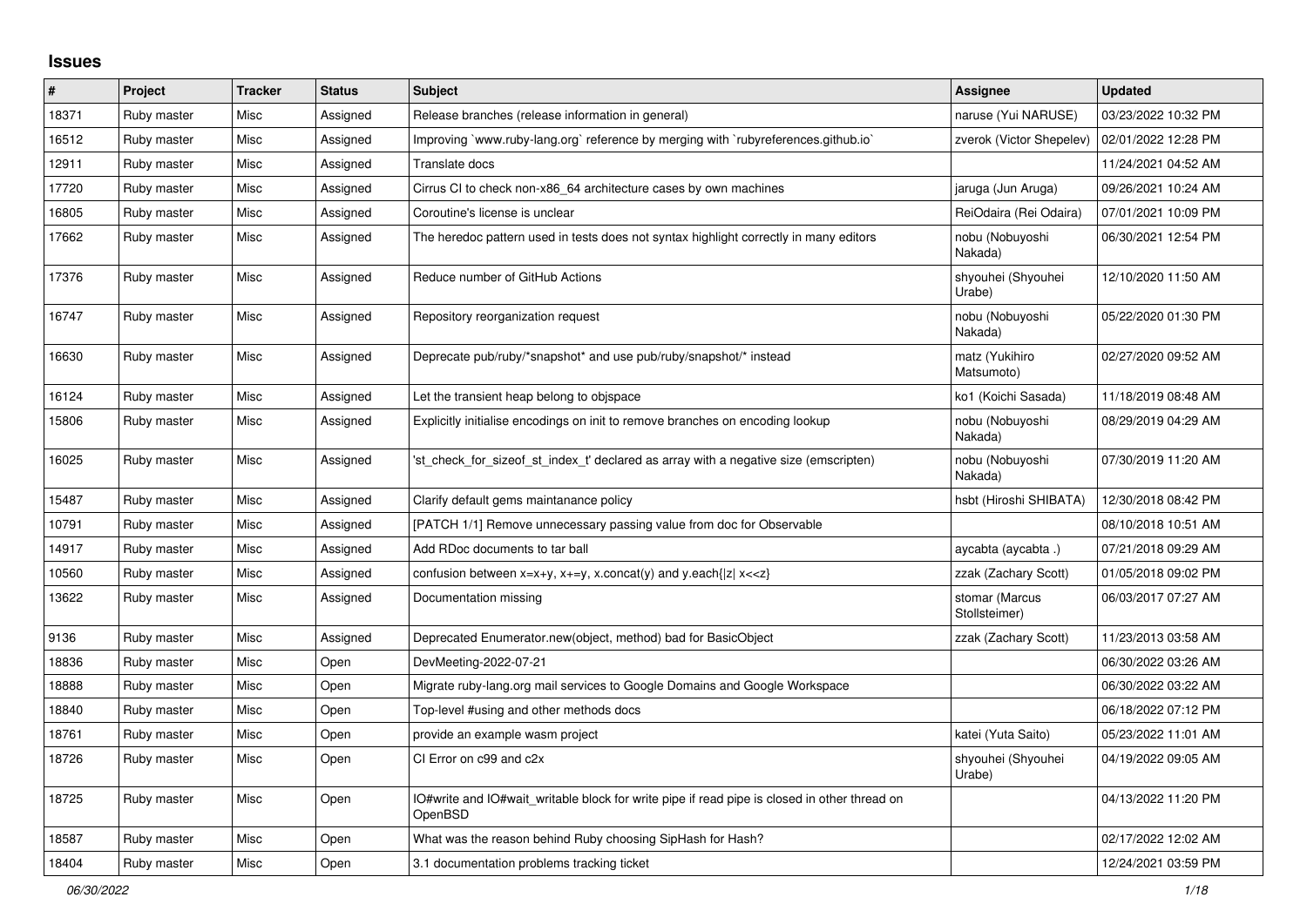| $\vert$ # | Project     | <b>Tracker</b> | <b>Status</b> | <b>Subject</b>                                                                                                             | Assignee               | <b>Updated</b>      |
|-----------|-------------|----------------|---------------|----------------------------------------------------------------------------------------------------------------------------|------------------------|---------------------|
| 18420     | Ruby master | Misc           | Open          | Question about how to handle IO.pipe reader and writer when forking                                                        |                        | 12/22/2021 12:04 AM |
| 17502     | Ruby master | Misc           | Open          | C vs Ruby                                                                                                                  | ko1 (Koichi Sasada)    | 12/02/2021 07:53 PM |
| 18352     | Ruby master | Misc           | Open          | What is the Hash#grep expected?                                                                                            |                        | 11/28/2021 10:39 PM |
| 18248     | Ruby master | Misc           | Open          | Add Feature Triaging Guide                                                                                                 |                        | 10/12/2021 03:21 PM |
| 18150     | Ruby master | Misc           | Open          | Proposal: Deprecate leading zero syntax to declare octals, since it's extremely confusing (and<br>Python 3 removed it too) |                        | 09/04/2021 03:21 AM |
| 18082     | Ruby master | Misc           | Open          | FileUtils.remove_entry_secure has inconsistent document                                                                    |                        | 08/17/2021 04:26 PM |
| 18068     | Ruby master | Misc           | Open          | Silence LoadError only if it is for rubygems itself                                                                        | hsbt (Hiroshi SHIBATA) | 08/08/2021 02:21 PM |
| 17683     | Ruby master | Misc           | Open          | Current status of beginless range (experimental or not)                                                                    |                        | 06/05/2021 07:22 AM |
| 17829     | Ruby master | Misc           | Open          | Clang/LLVM correctness of x64-mingw32 build (`shorten-64-to-32` warnings)                                                  |                        | 04/26/2021 04:23 PM |
| 17815     | Ruby master | Misc           | Open          | Snapcraft Ruby plugin                                                                                                      |                        | 04/20/2021 07:59 PM |
| 17637     | Ruby master | Misc           | Open          | Endless ranges with `nil` boundary weird behavior                                                                          |                        | 02/19/2021 07:57 AM |
| 17591     | Ruby master | Misc           | Open          | Test frameworks and REPLs do not show deprecation warnings by default                                                      |                        | 02/17/2021 09:06 AM |
| 17586     | Ruby master | Misc           | Open          | Please run Windows CI in all std-lib repos                                                                                 |                        | 01/28/2021 02:34 PM |
| 17569     | Ruby master | Misc           | Open          | 'uri' lib maintainership                                                                                                   | akr (Akira Tanaka)     | 01/23/2021 10:42 AM |
| 17565     | Ruby master | Misc           | Open          | Prefer use of access(2) in rb_file_load_ok() to check for existence of require'd files                                     |                        | 01/21/2021 08:52 PM |
| 16436     | Ruby master | Misc           | Open          | hash missing #last method, make it not so consistent (it has #first)                                                       |                        | 01/06/2021 09:47 AM |
| 17422     | Ruby master | Misc           | Open          | 3.0 documentation problems tracking ticket                                                                                 |                        | 12/24/2020 12:51 PM |
| 17399     | Ruby master | Misc           | Open          | Are endless methods experimental?                                                                                          |                        | 12/22/2020 07:05 PM |
| 17390     | Ruby master | Misc           | Open          | Class and method-level docs for Ractor                                                                                     |                        | 12/13/2020 06:33 PM |
| 17309     | Ruby master | Misc           | Open          | URI.escape being deprecated, yet there is no replacement                                                                   |                        | 11/11/2020 12:52 AM |
| 17199     | Ruby master | Misc           | Open          | id outputed by inspect and to_s output does not allow to find actual object_id and vice-versa                              |                        | 10/20/2020 09:35 PM |
| 17174     | Ruby master | Misc           | Open          | 'Error relocating, symbol not found" error when compiling a native extension on Alpine with Ruby<br>$>=2.4$                |                        | 10/06/2020 11:19 AM |
| 17154     | Ruby master | Misc           | Open          | Update Pathname Documentation to Clarify Expected Behavior                                                                 | akr (Akira Tanaka)     | 09/05/2020 01:18 PM |
| 17137     | Ruby master | Misc           | Open          | Cooperation on maintaining official docker ruby images                                                                     |                        | 09/02/2020 05:03 PM |
| 17053     | Ruby master | Misc           | Open          | RDoc for Hash Keys                                                                                                         |                        | 07/28/2020 01:21 AM |
| 16895     | Ruby master | Misc           | Open          | Request for cooperation: Try your applications/libraries with master branch and debug options                              |                        | 05/15/2020 11:51 PM |
| 16803     | Ruby master | Misc           | Open          | Discussion: those internal macros reside in public API headers                                                             |                        | 05/14/2020 12:27 PM |
| 16750     | Ruby master | Misc           | Open          | Change typedef of VALUE for better type checking                                                                           |                        | 04/03/2020 02:34 AM |
| 16678     | Ruby master | Misc           | Open          | Array#values_at has unintuitive behavior when supplied a range starting with negative index                                |                        | 03/09/2020 02:06 PM |
| 16671     | Ruby master | Misc           | Open          | <b>BASERUBY</b> version policy                                                                                             |                        | 03/05/2020 01:11 AM |
| 16659     | Ruby master | Misc           | Open          | Documentation on Regexp missing for absence pattern (?~pat)                                                                |                        | 02/27/2020 04:16 PM |
| 16629     | Ruby master | Misc           | Open          | ruby-loco now built & saved on GitHub, both mingw & mswin builds                                                           |                        | 02/12/2020 01:53 PM |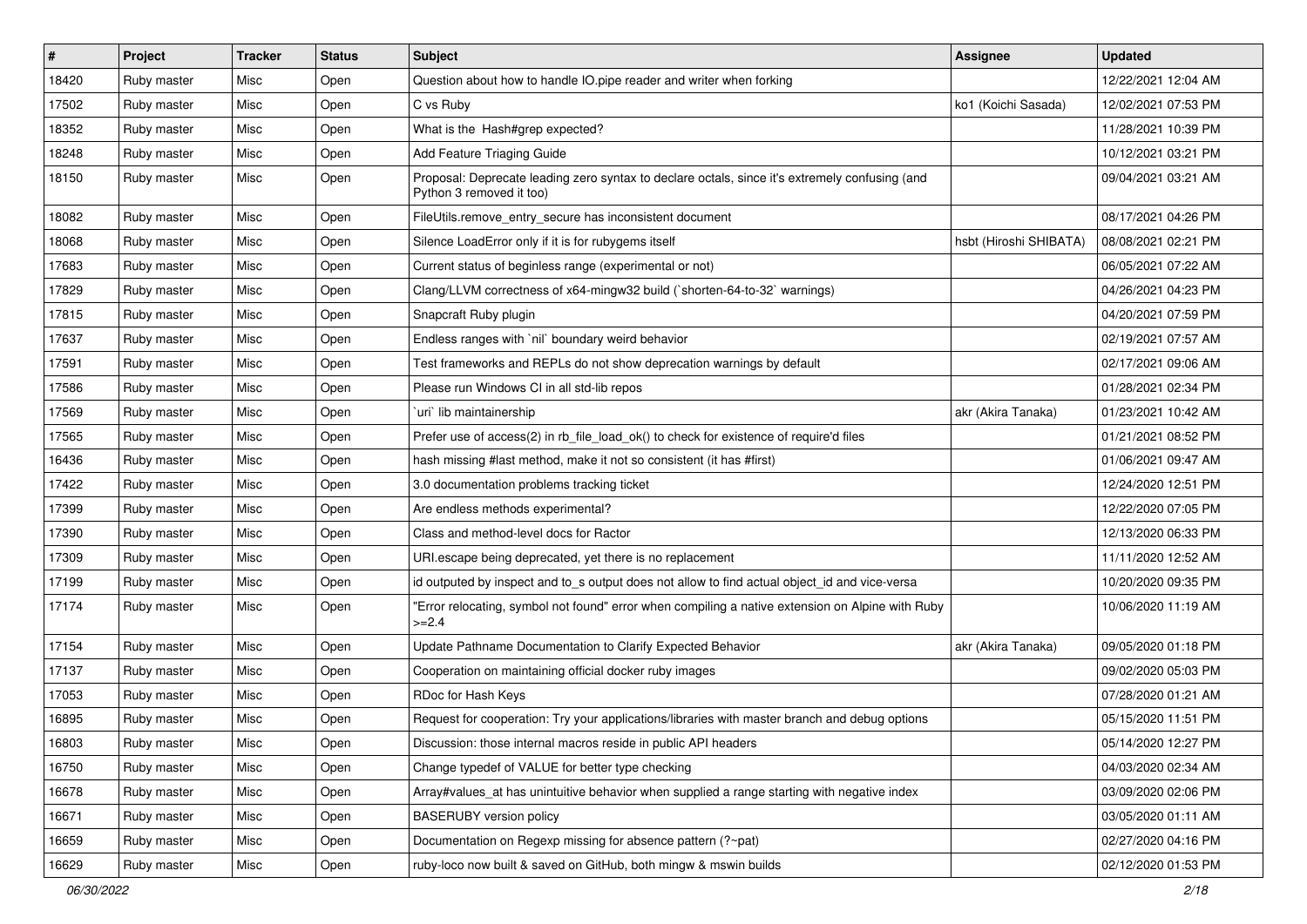| $\vert$ # | Project     | <b>Tracker</b> | <b>Status</b> | <b>Subject</b>                                                                                                                      | Assignee                       | <b>Updated</b>      |
|-----------|-------------|----------------|---------------|-------------------------------------------------------------------------------------------------------------------------------------|--------------------------------|---------------------|
| 16487     | Ruby master | Misc           | Open          | Potential for SIMD usage in ruby-core                                                                                               |                                | 01/16/2020 05:25 AM |
| 16507     | Ruby master | Misc           | Open          | $=$ vs include? or match?                                                                                                           |                                | 01/12/2020 11:27 PM |
| 16464     | Ruby master | Misc           | Open          | Which core objects should support deconstruct/deconstruct_keys?                                                                     |                                | 12/30/2019 07:54 AM |
| 16408     | Ruby master | Misc           | Open          | Ruby docs list incorrect method signatures for PTY::getpty/PTY::spawn                                                               |                                | 12/12/2019 05:12 PM |
| 16396     | Ruby master | Misc           | Open          | What is the reason for this behaviour of Find.find?                                                                                 |                                | 12/09/2019 02:51 PM |
| 16188     | Ruby master | Misc           | Open          | What are the performance implications of the new keyword arguments in 2.7 and 3.0?                                                  | jeremyevans0 (Jeremy<br>Evans) | 11/27/2019 04:45 PM |
| 16346     | Ruby master | Misc           | Open          | Confusing macro name: RUBY_MARK_NO_PIN_UNLESS_NULL                                                                                  |                                | 11/13/2019 07:39 AM |
| 16267     | Ruby master | Misc           | Open          | MinGW CI - add to Actions ?                                                                                                         |                                | 10/21/2019 01:10 AM |
| 16157     | Ruby master | Misc           | Open          | What is the correct and *portable* way to do generic delegation?                                                                    |                                | 10/15/2019 04:28 PM |
| 16114     | Ruby master | Misc           | Open          | Naming of "beginless range"                                                                                                         |                                | 10/08/2019 03:06 PM |
| 16235     | Ruby master | Misc           | Open          | ENV assoc spec test does not test invalid name                                                                                      |                                | 10/05/2019 10:53 PM |
| 16160     | Ruby master | Misc           | Open          | Lazy init thread local storage                                                                                                      |                                | 09/22/2019 01:55 AM |
| 16130     | Ruby master | Misc           | Open          | [Discussion / Ideas] Finding a good name for the concept of/behind guilds - primarily the NAME                                      |                                | 08/27/2019 04:00 PM |
| 15802     | Ruby master | Misc           | Open          | Reduce the minimum string buffer size from 127 to 63 bytes                                                                          | ko1 (Koichi Sasada)            | 07/30/2019 04:04 AM |
| 15744     | Ruby master | Misc           | Open          | Improvement needed to documentation of 'Literals'                                                                                   |                                | 06/24/2019 02:27 AM |
| 11783     | Ruby master | Misc           | Open          | Do you have any idea if you have a budgets?                                                                                         |                                | 05/16/2019 09:06 PM |
| 15654     | Ruby master | Misc           | Open          | Documentation for Complex is wrong or misleading                                                                                    |                                | 03/11/2019 11:55 AM |
| 15568     | Ruby master | Misc           | Open          | TracePoint(:raise)#parameters raises RuntimeError                                                                                   |                                | 01/27/2019 12:02 AM |
| 15514     | Ruby master | Misc           | Open          | Add documentation for implicit array decomposition                                                                                  |                                | 01/10/2019 04:43 PM |
| 15510     | Ruby master | Misc           | Open          | Easter egg in Thread.handle_interrupt                                                                                               |                                | 01/05/2019 11:53 PM |
| 15431     | Ruby master | Misc           | Open          | Hashes and arrays should not require commas to seperate values when using new lines                                                 |                                | 12/18/2018 11:05 AM |
| 15418     | Ruby master | Misc           | Open          | Date.parse('2018')                                                                                                                  |                                | 12/15/2018 09:17 PM |
| 15402     | Ruby master | Misc           | Open          | Shrinking excess retained memory of container types on promotion to uncollectible                                                   |                                | 12/11/2018 08:43 PM |
| 15007     | Ruby master | Misc           | Open          | Let all Init xxx and extension APIs frequently called from init code paths be considered cold                                       | naruse (Yui NARUSE)            | 12/06/2018 11:05 AM |
| 15202     | Ruby master | Misc           | Open          | Adding Coverity Scan to CI to see the result casually                                                                               |                                | 10/25/2018 10:50 AM |
| 15249     | Ruby master | Misc           | Open          | Documentation for attr_accessor and attr_reader should be corrected                                                                 |                                | 10/23/2018 08:09 PM |
| 15224     | Ruby master | Misc           | Open          | [DOCs] Minor inconsistency in class Array #initialize_copy -<br>https://ruby-doc.org/core-2.5.1/Array.html#method-i-initialize_copy |                                | 10/13/2018 02:26 PM |
| 15136     | Ruby master | Misc           | Open          | Fix - Wparentheses warnings                                                                                                         |                                | 09/20/2018 09:41 AM |
| 10783     | Ruby master | Misc           | Open          | String#concat has an "appending" behavior                                                                                           |                                | 08/08/2018 03:08 AM |
| 14825     | Ruby master | Misc           | Open          | When redefining 'attr_xx' methods the visibility becomes 'public'                                                                   |                                | 06/05/2018 05:57 AM |
| 14770     | Ruby master | Misc           | Open          | [META] DevelopersMeeting                                                                                                            |                                | 05/17/2018 12:28 PM |
| 14768     | Ruby master | Misc           | Open          | Add documentation for    and &&                                                                                                     |                                | 05/17/2018 09:45 AM |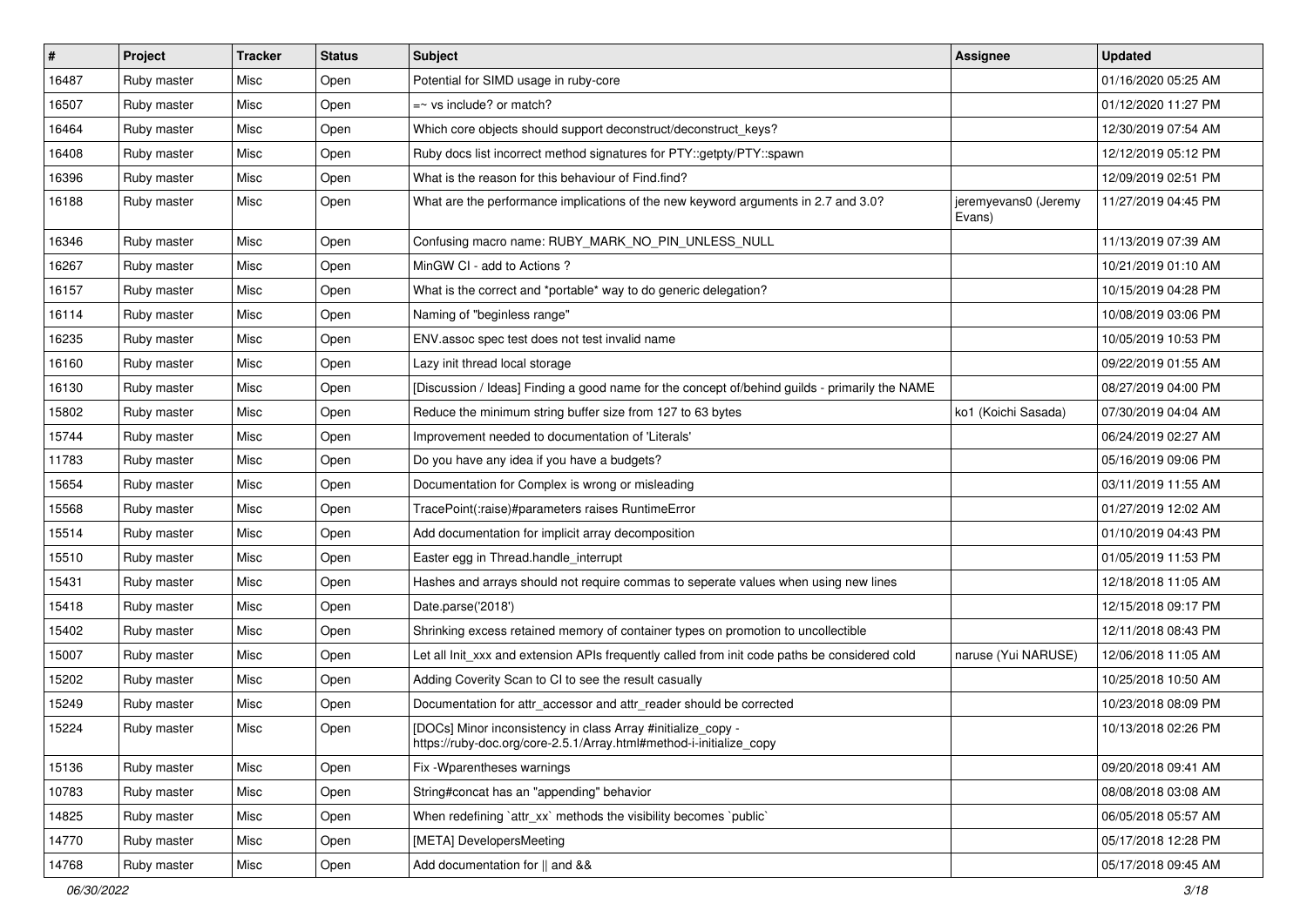| $\vert$ # | Project     | <b>Tracker</b> | <b>Status</b> | <b>Subject</b>                                                                                                                                        | Assignee                     | <b>Updated</b>      |
|-----------|-------------|----------------|---------------|-------------------------------------------------------------------------------------------------------------------------------------------------------|------------------------------|---------------------|
| 14760     | Ruby master | Misc           | Open          | cross-thread IO#close semantics                                                                                                                       | matz (Yukihiro<br>Matsumoto) | 05/17/2018 08:21 AM |
| 14735     | Ruby master | Misc           | Open          | thread-safe operations in a hash could be documented                                                                                                  |                              | 05/04/2018 01:09 PM |
| 14692     | Ruby master | Misc           | Open          | Question: Ruby stdlib's Option Parser                                                                                                                 | nobu (Nobuyoshi<br>Nakada)   | 04/22/2018 05:53 AM |
| 14673     | Ruby master | Misc           | Open          | Documentation for `Array#drop` / `drop_while` unclear in regard to modification                                                                       |                              | 04/10/2018 09:51 AM |
| 13968     | Ruby master | Misc           | Open          | [Ruby 3.x perhaps] - A (minimal?) static variant of ruby                                                                                              |                              | 01/14/2018 03:24 PM |
| 14190     | Ruby master | Misc           | Open          | What are the semantics of \$SAFE?                                                                                                                     |                              | 12/15/2017 10:28 PM |
| 14149     | Ruby master | Misc           | Open          | Ruby Birthday Thread - 25th years anniversary                                                                                                         |                              | 12/02/2017 01:40 AM |
| 14037     | Ruby master | Misc           | Open          | Writing doxygen document comments to static functions                                                                                                 |                              | 10/21/2017 07:48 AM |
| 13072     | Ruby master | Misc           | Open          | Current state of date standard library                                                                                                                |                              | 09/02/2017 05:38 PM |
| 13804     | Ruby master | Misc           | Open          | Protected methods cannot be overridden                                                                                                                |                              | 08/10/2017 09:41 PM |
| 13787     | Ruby master | Misc           | Open          | The path to Ruby 3.x - would it be useful to have a separate thread here at the tracker, for<br>discussions and issues and ideas related to ruby 3.x? |                              | 08/08/2017 08:29 AM |
| 13634     | Ruby master | Misc           | Open          | NilClass is lying about respond_to?(:clone)                                                                                                           |                              | 06/06/2017 08:27 AM |
| 13497     | Ruby master | Misc           | Open          | Docs, code samples, Ripper example                                                                                                                    |                              | 04/23/2017 04:27 AM |
| 13209     | Ruby master | Misc           | Open          | fact.rb in ruby/sample variations                                                                                                                     |                              | 02/14/2017 12:10 AM |
| 12751     | Ruby master | Misc           | Open          | Incompatibility of Ruby 3                                                                                                                             |                              | 09/14/2016 12:48 PM |
| 12595     | Ruby master | Misc           | Open          | Documentation                                                                                                                                         |                              | 07/18/2016 04:39 PM |
| 12277     | Ruby master | Misc           | Open          | Coding rule: colum number                                                                                                                             |                              | 04/13/2016 06:32 PM |
| 10312     | Ruby master | Misc           | Open          | Give people more control over how the ruby parser sees code and lexical code elements<br>(valid/invalid - toggle options) + macros                    |                              | 01/20/2016 05:14 PM |
| 10983     | Ruby master | Misc           | Open          | Why blocks make Ruby methods 439% slower?                                                                                                             |                              | 11/10/2015 06:21 AM |
| 11295     | Ruby master | Misc           | Open          | Request for comments about error messages                                                                                                             |                              | 10/22/2015 09:12 AM |
| 10541     | Ruby master | Misc           | Open          | Remove shorthand string interpolation syntax                                                                                                          | matz (Yukihiro<br>Matsumoto) | 10/08/2015 05:44 PM |
| 11570     | Ruby master | Misc           | Open          | Clarify autoload chaining behavior                                                                                                                    |                              | 10/06/2015 04:52 PM |
| 11355     | Ruby master | Misc           | Open          | Exceptions inheriting from Timeout:: Error should behave the same way                                                                                 |                              | 07/15/2015 04:59 PM |
| 10628     | Ruby master | Misc           | Open          | Peformance of URI module                                                                                                                              | naruse (Yui NARUSE)          | 12/26/2014 04:08 PM |
| 10513     | Ruby master | Misc           | Open          | instance_eval yields the receiver, but is documented to yield no arguments                                                                            | zzak (Zachary Scott)         | 11/14/2014 10:29 PM |
| 10424     | Ruby master | Misc           | Open          | Error message when sorting NaN                                                                                                                        |                              | 10/25/2014 02:13 PM |
| 9832      | Ruby master | Misc           | Open          | better concurrency in threads                                                                                                                         |                              | 05/12/2014 12:33 PM |
| 9724      | Ruby master | Misc           | Open          | Warnings in Ruby: allow per-file directives to i.e. suppress warnings                                                                                 |                              | 04/10/2014 06:21 PM |
| 9516      | Ruby master | Misc           | Open          | Consolidate all deprecation messages to one or more helper methods                                                                                    |                              | 02/13/2014 05:11 PM |
| 18773     | Ruby master | Feature        | Assigned      | deconstruct to receive a range                                                                                                                        | ktsj (Kazuki Tsujimoto)      | 06/24/2022 07:21 AM |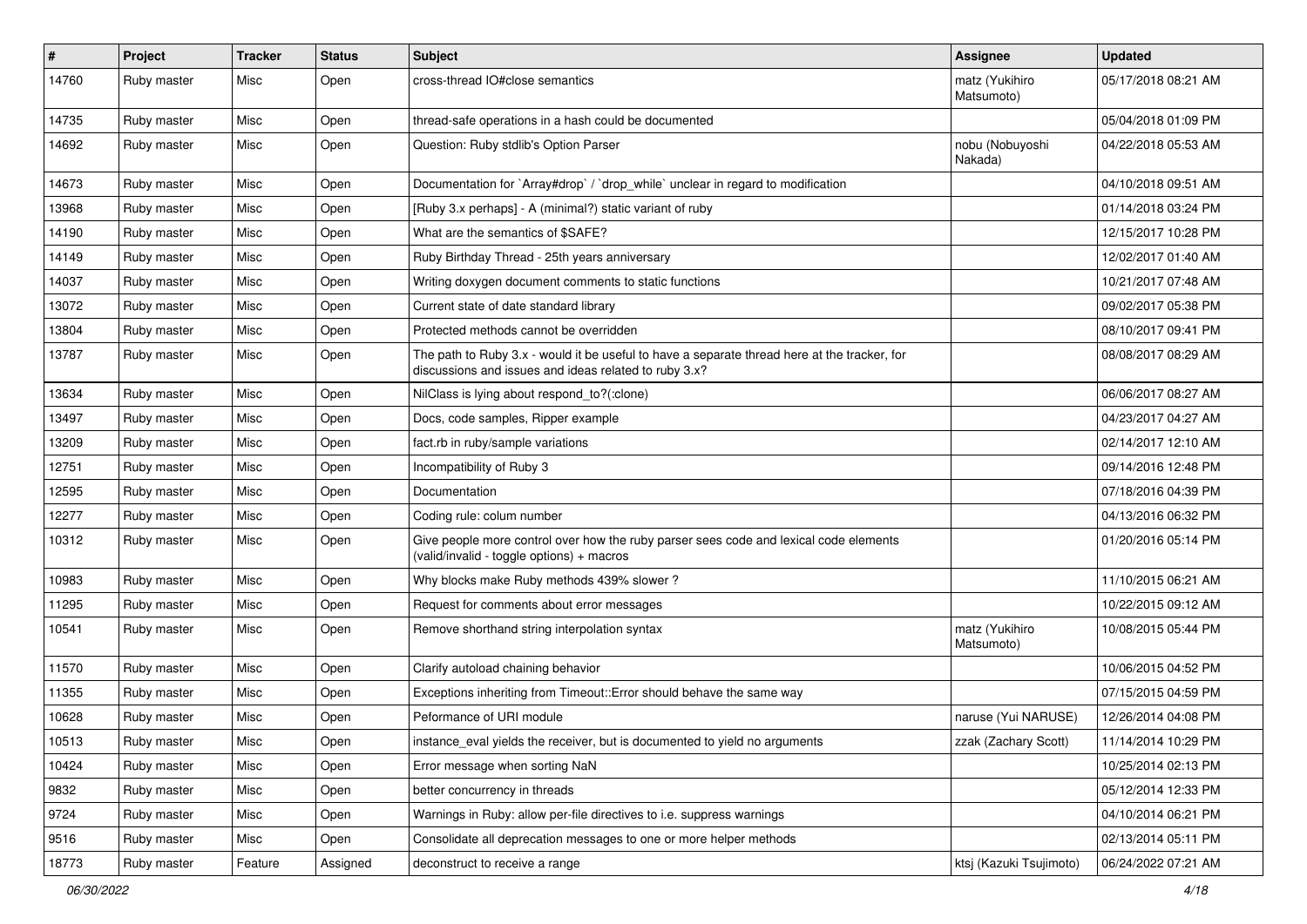| $\vert$ # | Project     | <b>Tracker</b> | <b>Status</b> | Subject                                                                                                          | Assignee                     | <b>Updated</b>      |
|-----------|-------------|----------------|---------------|------------------------------------------------------------------------------------------------------------------|------------------------------|---------------------|
| 17363     | Ruby master | Feature        | Assigned      | Timeouts                                                                                                         | ko1 (Koichi Sasada)          | 05/14/2022 09:06 AM |
| 18571     | Ruby master | Feature        | Assigned      | Removed the bundled sources from release package after Ruby 3.2                                                  | hsbt (Hiroshi SHIBATA)       | 03/28/2022 06:23 AM |
| 18408     | Ruby master | Feature        | Assigned      | Allow pattern match to set instance variables                                                                    | ktsj (Kazuki Tsujimoto)      | 01/26/2022 07:07 PM |
| 18459     | Ruby master | Feature        | Assigned      | IRB autocomplete dropdown colour options                                                                         | aycabta (aycabta .)          | 01/05/2022 02:15 AM |
| 18450     | Ruby master | Feature        | Assigned      | Force break in prettyprint                                                                                       | akr (Akira Tanaka)           | 12/29/2021 02:02 PM |
| 12020     | Ruby master | Feature        | Assigned      | Documenting Ruby memory model                                                                                    | ko1 (Koichi Sasada)          | 12/23/2021 11:40 PM |
| 9023      | Ruby master | Feature        | Assigned      | Array#tail                                                                                                       | matz (Yukihiro<br>Matsumoto) | 12/23/2021 11:40 PM |
| 8271      | Ruby master | Feature        | Assigned      | Proposal for moving to a more visible, formal process for feature requests                                       | matz (Yukihiro<br>Matsumoto) | 12/23/2021 11:40 PM |
| 8263      | Ruby master | Feature        | Assigned      | Support discovering yield state of individual Fibers                                                             | ko1 (Koichi Sasada)          | 12/23/2021 11:40 PM |
| 6308      | Ruby master | Feature        | Assigned      | Eliminate delegation from WeakRef                                                                                | matz (Yukihiro<br>Matsumoto) | 12/23/2021 11:40 PM |
| 17339     | Ruby master | Feature        | Assigned      | Semantic grouping with BigDecimal#to_s                                                                           | mrkn (Kenta Murata)          | 12/20/2021 12:39 PM |
| 17295     | Ruby master | Feature        | Assigned      | Feature: Create a directory and file with Pathname#touch                                                         | akr (Akira Tanaka)           | 09/28/2021 01:20 AM |
| 17355     | Ruby master | Feature        | Assigned      | Using same set of names in or-patterns (pattern matching with $Foo(x)   Bar(x)$ )                                | ktsj (Kazuki Tsujimoto)      | 09/13/2021 09:11 AM |
| 17294     | Ruby master | Feature        | Assigned      | Feature: Allow method chaining with Pathname#mkpath Pathname#rmtree                                              | akr (Akira Tanaka)           | 08/30/2021 06:52 AM |
| 17296     | Ruby master | Feature        | Assigned      | Feature: Pathname#chmod use FileUtils.chmod instead of File                                                      | akr (Akira Tanaka)           | 08/30/2021 06:51 AM |
| 17297     | Ruby master | Feature        | Assigned      | Feature: Introduce Pathname.mktmpdir                                                                             | akr (Akira Tanaka)           | 08/30/2021 06:51 AM |
| 14901     | Ruby master | Feature        | Assigned      | [PATCH] do not block SIGCHLD in normal Ruby Threads                                                              | normalperson (Eric<br>Wong)  | 07/19/2021 05:23 AM |
| 13129     | Ruby master | Feature        | Assigned      | Refinements cannot refine method_missing and respond_to_missing?                                                 | matz (Yukihiro<br>Matsumoto) | 07/03/2021 10:45 PM |
| 8460      | Ruby master | Feature        | Assigned      | PATCH: optparse: add keep_unknown option                                                                         | nobu (Nobuyoshi<br>Nakada)   | 05/27/2021 10:07 PM |
| 12543     | Ruby master | Feature        | Assigned      | explicit tail call syntax: foo() then return                                                                     | matz (Yukihiro<br>Matsumoto) | 04/18/2021 03:02 PM |
| 17638     | Ruby master | Feature        | Assigned      | Support backtracing with the libbacktrace library                                                                | naruse (Yui NARUSE)          | 03/05/2021 03:40 PM |
| 17593     | Ruby master | Feature        | Assigned      | load_iseq_eval should override the ISeq path                                                                     | ko1 (Koichi Sasada)          | 02/16/2021 08:27 AM |
| 7394      | Ruby master | Feature        | Assigned      | Enumerable#find ifnone parameter could be non-callable                                                           | nobu (Nobuyoshi<br>Nakada)   | 02/10/2021 09:32 AM |
| 17291     | Ruby master | Feature        | Assigned      | Optimize __send__ call                                                                                           | matz (Yukihiro<br>Matsumoto) | 01/12/2021 05:47 AM |
| 8948      | Ruby master | Feature        | Assigned      | Frozen regex                                                                                                     | matz (Yukihiro<br>Matsumoto) | 12/20/2020 07:15 PM |
| 6810      | Ruby master | Feature        | Assigned      | module A::B; end` is not equivalent to `module A; module B; end; end` with respect to constant<br>lookup (scope) | matz (Yukihiro<br>Matsumoto) | 12/10/2020 09:22 AM |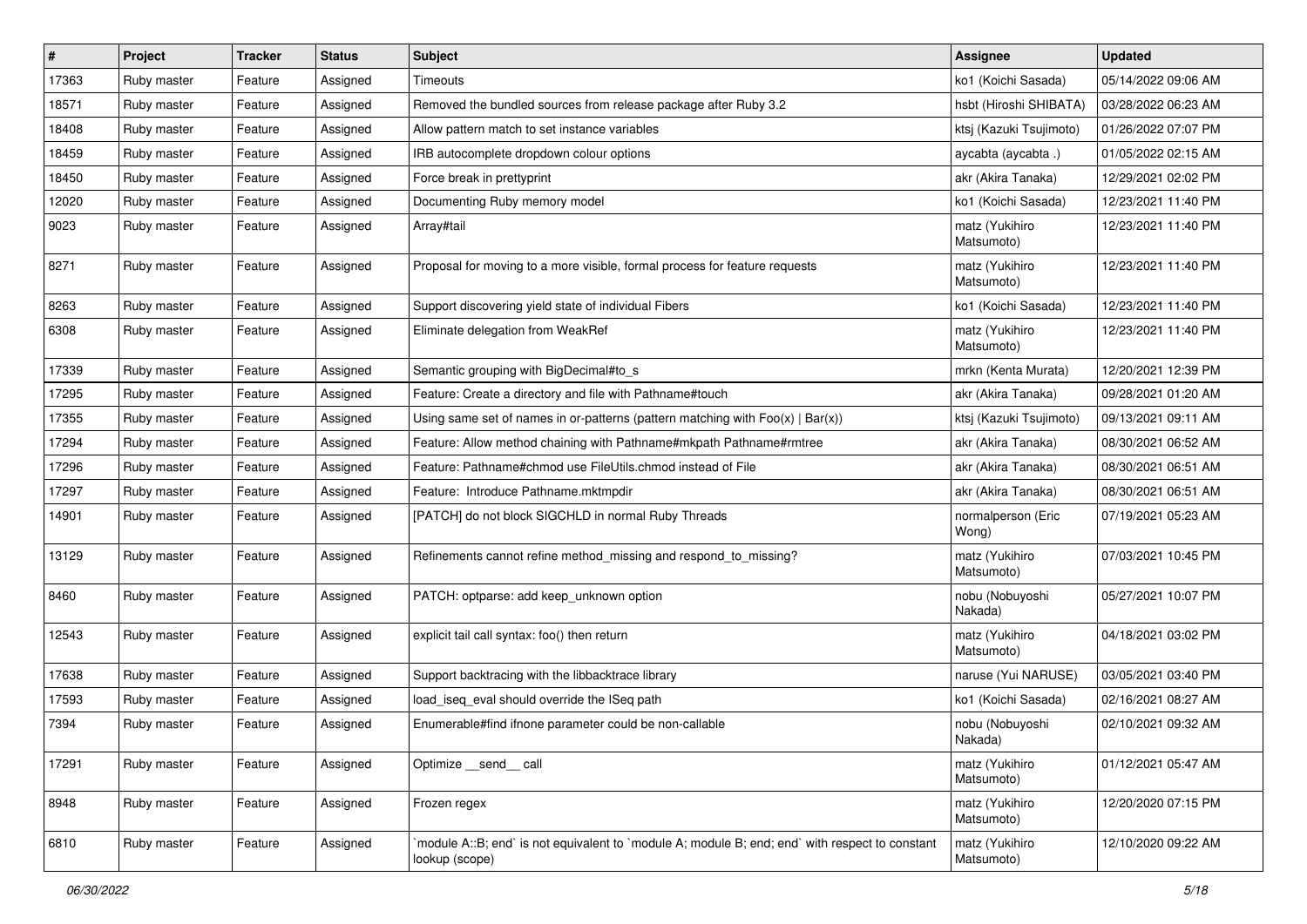| $\sharp$ | Project     | <b>Tracker</b> | <b>Status</b> | <b>Subject</b>                                                               | Assignee                          | <b>Updated</b>      |
|----------|-------------|----------------|---------------|------------------------------------------------------------------------------|-----------------------------------|---------------------|
| 16937    | Ruby master | Feature        | Assigned      | Add DNS over HTTP to Resolv                                                  | akr (Akira Tanaka)                | 12/10/2020 09:15 AM |
| 16461    | Ruby master | Feature        | Assigned      | Proc#using                                                                   | matz (Yukihiro<br>Matsumoto)      | 12/10/2020 09:10 AM |
| 13847    | Ruby master | Feature        | Assigned      | Gem activated problem for default gems                                       |                                   | 12/10/2020 08:53 AM |
| 6841     | Ruby master | Feature        | Assigned      | Shorthand for Assigning Return Value of Method to Self                       | matz (Yukihiro<br>Matsumoto)      | 12/10/2020 08:53 AM |
| 6594     | Ruby master | Feature        | Assigned      | Integrated Functor                                                           | matz (Yukihiro<br>Matsumoto)      | 12/10/2020 08:53 AM |
| 6452     | Ruby master | Feature        | Assigned      | Allow extend to override class methods                                       | matz (Yukihiro<br>Matsumoto)      | 12/10/2020 08:53 AM |
| 5825     | Ruby master | Feature        | Assigned      | Sweet instance var assignment in the object initializer                      | matz (Yukihiro<br>Matsumoto)      | 12/10/2020 08:53 AM |
| 8164     | Ruby master | Feature        | Assigned      | Public/Private                                                               | matz (Yukihiro<br>Matsumoto)      | 12/10/2020 08:50 AM |
| 7644     | Ruby master | Feature        | Assigned      | In refinements, change "using" keyword to a less generic word.               | matz (Yukihiro<br>Matsumoto)      | 12/10/2020 08:49 AM |
| 5456     | Ruby master | Feature        | Assigned      | kernel#syscall() should be removed.                                          | matz (Yukihiro<br>Matsumoto)      | 12/10/2020 08:46 AM |
| 1644     | Ruby master | Feature        | Assigned      | recv on inherited socket wrapped in TCPSocket does not read data, on Windows | cruby-windows                     | 12/10/2020 08:45 AM |
| 14922    | Ruby master | Feature        | Assigned      | Resolv getaddresses ignores AAAA records for IPv6                            | akr (Akira Tanaka)                | 11/13/2020 04:01 AM |
| 11322    | Ruby master | Feature        | Assigned      | OpenUri: RuntimeError: HTTP redirection loop                                 | akr (Akira Tanaka)                | 11/13/2020 03:52 AM |
| 15628    | Ruby master | Feature        | Assigned      | init inetsock internal should fallback to IPv4 if IPv6 is unreachable        | Glass_saga (Masaki<br>Matsushita) | 09/25/2020 05:42 AM |
| 10637    | Ruby master | Feature        | Assigned      | Puppet orchestration on vagrant fails with Error: Non-HTTP proxy URI         | akr (Akira Tanaka)                | 09/23/2020 10:23 PM |
| 14737    | Ruby master | Feature        | Assigned      | Split default gems into separate directory structure                         | hsbt (Hiroshi SHIBATA)            | 09/02/2020 06:00 PM |
| 14476    | Ruby master | Feature        | Assigned      | Adding same_all? for checking whether all items in an Array are same         | mrkn (Kenta Murata)               | 08/28/2020 01:10 PM |
| 6309     | Ruby master | Feature        | Assigned      | Add a reference queue for weak references                                    | matz (Yukihiro<br>Matsumoto)      | 08/23/2020 09:07 PM |
| 15281    | Ruby master | Feature        | Assigned      | Speed up Set#intersect with size check.                                      | knu (Akinori MUSHA)               | 08/11/2020 02:43 AM |
| 17111    | Ruby master | Feature        | Assigned      | Improve performance of Net::HTTPHeader#set form by 40%                       | naruse (Yui NARUSE)               | 08/10/2020 05:36 AM |
| 6596     | Ruby master | Feature        | Assigned      | New method `Array#indexes`                                                   | matz (Yukihiro<br>Matsumoto)      | 07/29/2020 01:41 AM |
| 16963    | Ruby master | Feature        | Assigned      | Remove English.rb from Ruby 2.8/3.0                                          | hsbt (Hiroshi SHIBATA)            | 06/19/2020 09:48 AM |
| 16350    | Ruby master | Feature        | Assigned      | ArithmeticSequence#member? can result in infinite loop                       | mrkn (Kenta Murata)               | 05/29/2020 10:26 PM |
| 11816    | Ruby master | Feature        | Assigned      | Partial safe navigation operator                                             | matz (Yukihiro<br>Matsumoto)      | 04/14/2020 08:02 AM |
| 15371    | Ruby master | Feature        | Assigned      | IRB with ARGV                                                                | aycabta (aycabta .)               | 02/14/2020 11:35 AM |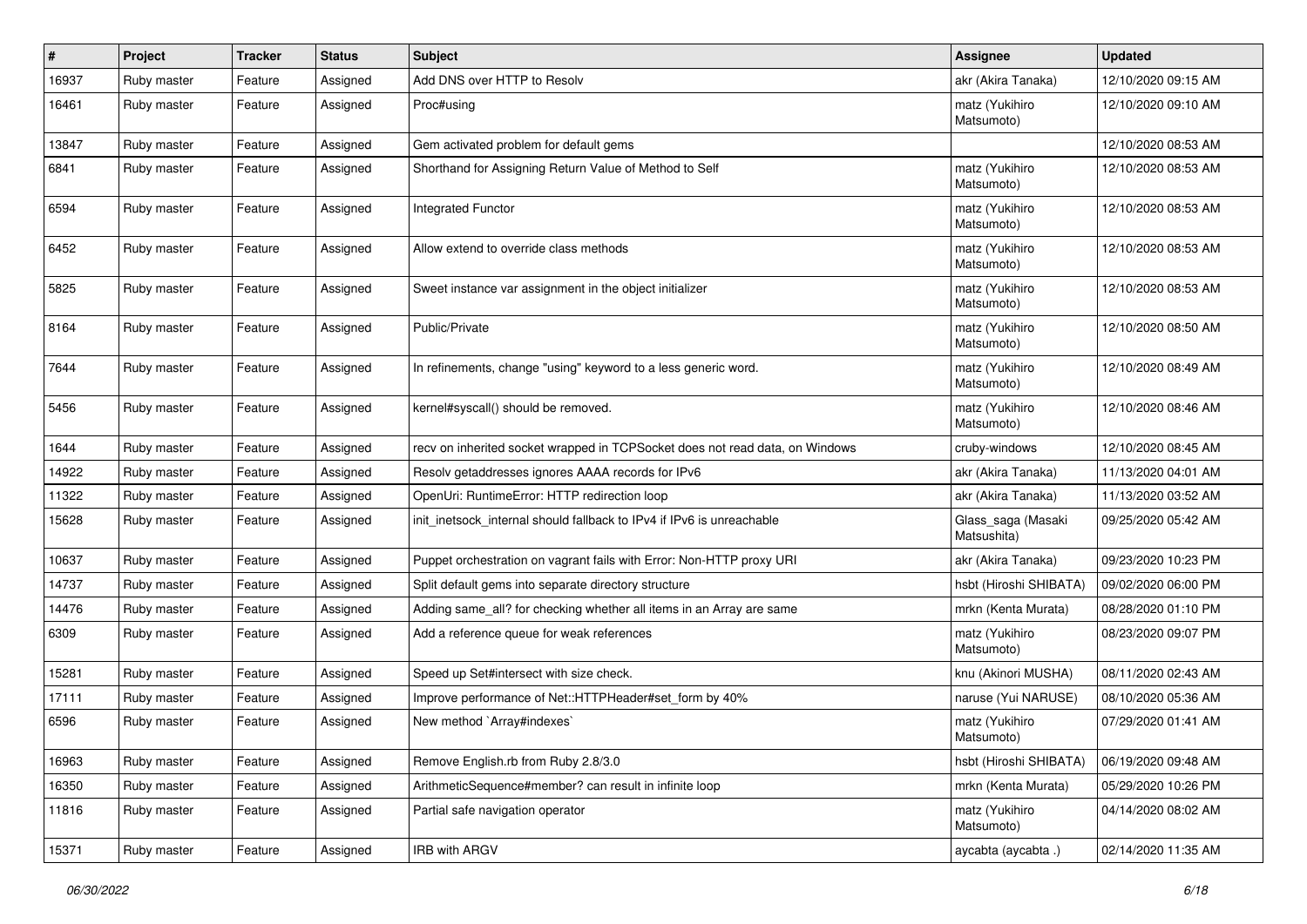| $\sharp$ | Project     | <b>Tracker</b> | <b>Status</b> | Subject                                                                         | Assignee                          | <b>Updated</b>      |
|----------|-------------|----------------|---------------|---------------------------------------------------------------------------------|-----------------------------------|---------------------|
| 13604    | Ruby master | Feature        | Assigned      | Exposing alternative interface of readline                                      | aycabta (aycabta .)               | 01/20/2020 05:34 AM |
| 5781     | Ruby master | Feature        | Assigned      | Query attributes (attribute methods ending in `?` mark)                         | matz (Yukihiro<br>Matsumoto)      | 01/10/2020 06:34 AM |
| 15239    | Ruby master | Feature        | Assigned      | [patch] test-spec win32ole                                                      | suke (Masaki Suketa)              | 12/29/2019 01:04 PM |
| 4539     | Ruby master | Feature        | Assigned      | Array#zip_with                                                                  | matz (Yukihiro<br>Matsumoto)      | 11/28/2019 08:23 AM |
| 9235     | Ruby master | Feature        | Assigned      | Documentation for commercial support                                            | zzak (Zachary Scott)              | 08/10/2019 02:55 PM |
| 8126     | Ruby master | Feature        | Assigned      | OpenSSL::SSL::SSLSocket does not define #recv and #send messages                | rhenium (Kazuki<br>Yamaguchi)     | 08/08/2019 11:05 PM |
| 15939    | Ruby master | Feature        | Assigned      | Dump symbols reference to their fstr in ObjectSpace.dump()                      | ko1 (Koichi Sasada)               | 08/08/2019 09:38 PM |
| 16027    | Ruby master | Feature        | Assigned      | Update Ruby's dtrace / USDT API to match what is exposed via the TracePoint API | ko1 (Koichi Sasada)               | 08/03/2019 02:41 AM |
| 16012    | Ruby master | Feature        | Assigned      | Add a (small) test-install suite?                                               | hsbt (Hiroshi SHIBATA)            | 07/30/2019 08:13 AM |
| 15878    | Ruby master | Feature        | Assigned      | Make exit faster by not running GC                                              | ko1 (Koichi Sasada)               | 07/29/2019 07:48 AM |
| 12354    | Ruby master | Feature        | Assigned      | PKey::EC Can't output public key pem when private key exists                    | rhenium (Kazuki<br>Yamaguchi)     | 07/24/2019 10:57 PM |
| 5764     | Ruby master | Feature        | Assigned      | Net::HTTP should assume HTTP/0.9 on unexpected responses                        | naruse (Yui NARUSE)               | 07/15/2019 05:06 PM |
| 6590     | Ruby master | Feature        | Assigned      | Dealing with bigdecimal, etc gems in JRuby                                      | hsbt (Hiroshi SHIBATA)            | 05/15/2019 08:33 PM |
| 15166    | Ruby master | Feature        | Assigned      | 2.5 times faster implementation than current gcd implmentation                  | watson1978 (Shizuo<br>Fujita)     | 04/26/2019 09:12 PM |
| 7148     | Ruby master | Feature        | Assigned      | Improved Tempfile w/o DelegateClass                                             | Glass_saga (Masaki<br>Matsushita) | 03/27/2019 09:51 AM |
| 15047    | Ruby master | Feature        | Assigned      | Documentation and more functions for Hash functions in C API                    |                                   | 03/20/2019 01:24 AM |
| 13821    | Ruby master | Feature        | Assigned      | Allow fibers to be resumed across threads                                       | ko1 (Koichi Sasada)               | 02/15/2019 10:09 AM |
| 6012     | Ruby master | Feature        | Assigned      | Proc#source_location also return the column                                     | nobu (Nobuyoshi<br>Nakada)        | 02/12/2019 07:49 AM |
| 14397    | Ruby master | Feature        | Assigned      | public, protected and private should return their arguments instead of self     | matz (Yukihiro<br>Matsumoto)      | 12/10/2018 07:08 AM |
| 11527    | Ruby master | Feature        | Assigned      | IPAddr#mask addr isn't a method                                                 | knu (Akinori MUSHA)               | 11/07/2018 04:12 PM |
| 5945     | Ruby master | Feature        | Assigned      | Add the ability to mark a at_exit as process-local.                             | matz (Yukihiro<br>Matsumoto)      | 10/10/2018 08:29 AM |
| 11625    | Ruby master | Feature        | Assigned      | Unlock GVL for SHA1 calculations                                                |                                   | 09/25/2018 11:26 AM |
| 13534    | Ruby master | Feature        | Assigned      | Checking installation results of default gems                                   | hsbt (Hiroshi SHIBATA)            | 07/26/2018 02:16 AM |
| 12639    | Ruby master | Feature        | Assigned      | Speed up require in RubyGems by 5x                                              | hsbt (Hiroshi SHIBATA)            | 07/26/2018 02:12 AM |
| 7580     | Ruby master | Feature        | Assigned      | Range translation                                                               | matz (Yukihiro<br>Matsumoto)      | 06/11/2018 09:51 AM |
| 2631     | Ruby master | Feature        | Assigned      | Allow IO#reopen to take a block                                                 | Glass_saga (Masaki<br>Matsushita) | 05/24/2018 01:22 PM |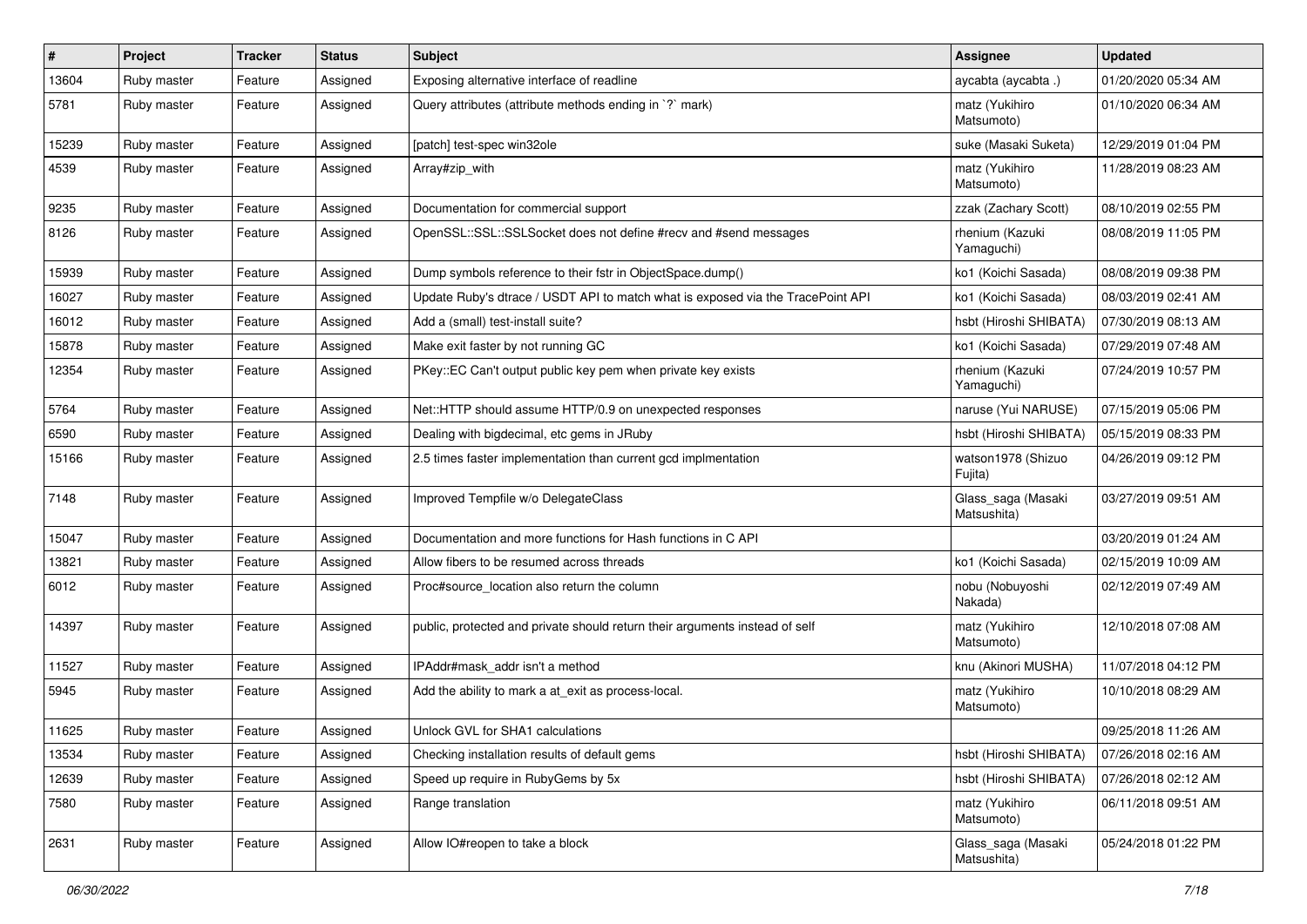| $\vert$ # | Project     | <b>Tracker</b> | <b>Status</b> | Subject                                                                            | Assignee                              | <b>Updated</b>      |
|-----------|-------------|----------------|---------------|------------------------------------------------------------------------------------|---------------------------------------|---------------------|
| 5617      | Ruby master | Feature        | Assigned      | Allow install RubyGems into dediceted directory                                    | hsbt (Hiroshi SHIBATA)                | 05/16/2018 09:15 AM |
| 5007      | Ruby master | Feature        | Assigned      | Proc#call_under: Unifying instance_eval and instance_exec                          | matz (Yukihiro<br>Matsumoto)          | 04/19/2018 07:57 AM |
| 4824      | Ruby master | Feature        | Assigned      | Provide method Kernel#executed?                                                    | matz (Yukihiro<br>Matsumoto)          | 03/05/2018 04:57 AM |
| 12656     | Ruby master | Feature        | Assigned      | Expand short paths with File.expand_path                                           | cruby-windows                         | 01/31/2018 02:31 PM |
| 14412     | Ruby master | Feature        | Assigned      | DRb UNIX on local machine: add support for getpeereid()                            | seki (Masatoshi Seki)                 | 01/28/2018 12:51 PM |
| 5129      | Ruby master | Feature        | Assigned      | Create a core class "FileArray" and make "ARGF" its instance                       | matz (Yukihiro<br>Matsumoto)          | 01/23/2018 02:02 PM |
| 4831      | Ruby master | Feature        | Assigned      | Integer#prime_factors                                                              | yugui (Yuki Sonoda)                   | 01/23/2018 08:09 AM |
| 10129     | Ruby master | Feature        | Assigned      | More descriptive error message for failed net/http requests                        | akr (Akira Tanaka)                    | 01/05/2018 09:01 PM |
| 10038     | Ruby master | Feature        | Assigned      | Extend ObjectSpace.dump to expose buffer addresses for String and Array            | tmm1 (Aman Karmani)                   | 01/05/2018 09:01 PM |
| 8678      | Ruby master | Feature        | Assigned      | Allow invalid string to work with regexp                                           | matz (Yukihiro<br>Matsumoto)          | 01/05/2018 09:00 PM |
| 8047      | Ruby master | Feature        | Assigned      | IPAddr makes host address with netmask                                             | knu (Akinori MUSHA)                   | 01/05/2018 09:00 PM |
| 7412      | Ruby master | Feature        | Assigned      | Pathname#relative_path_from does not support mixed directory separators on windows | akr (Akira Tanaka)                    | 01/05/2018 09:00 PM |
| 2294      | Ruby master | Feature        | Assigned      | [PATCH] ruby_bind_stack() to embed Ruby in coroutine                               | ko1 (Koichi Sasada)                   | 01/05/2018 09:00 PM |
| 13508     | Ruby master | Feature        | Assigned      | How remove/refactor code related mathn library.                                    | hsbt (Hiroshi SHIBATA)                | 12/25/2017 06:15 PM |
| 9020      | Ruby master | Feature        | Assigned      | Net::HTTPResponse predicate/query methods                                          | naruse (Yui NARUSE)                   | 12/25/2017 06:15 PM |
| 8850      | Ruby master | Feature        | Assigned      | Convert Rational to decimal string                                                 | matz (Yukihiro<br>Matsumoto)          | 12/25/2017 06:15 PM |
| 8576      | Ruby master | Feature        | Assigned      | Add optimized method type for constant value methods                               | ko1 (Koichi Sasada)                   | 12/25/2017 06:15 PM |
| 8536      | Ruby master | Feature        | Assigned      | Implement is_numeric? family of methods                                            | matz (Yukihiro<br>Matsumoto)          | 12/25/2017 06:15 PM |
| 8295      | Ruby master | Feature        | Assigned      | Float I Rational 0000000000000 BigDecimal 0000000                                  | mrkn (Kenta Murata)                   | 12/25/2017 06:15 PM |
| 8042      | Ruby master | Feature        | Assigned      | Add Addrinfo#socket to create a socket that is not connected or bound              | matz (Yukihiro<br>Matsumoto)          | 12/25/2017 06:15 PM |
| 8016      | Ruby master | Feature        | Assigned      | Alias FILE and LINE as methods                                                     | matz (Yukihiro<br>Matsumoto)          | 12/25/2017 06:15 PM |
| 7739      | Ruby master | Feature        | Assigned      | Define Hash#  as Hash#reverse_merge in Rails                                       | matz (Yukihiro<br>Matsumoto)          | 12/25/2017 06:15 PM |
| 7532      | Ruby master | Feature        | Assigned      | Hardcoded compiler location                                                        | nobu (Nobuyoshi<br>Nakada)            | 12/25/2017 06:15 PM |
| 7503      | Ruby master | Feature        | Assigned      | make timeout.rb async-interrupt safe by default                                    | matz (Yukihiro<br>Matsumoto)          | 12/25/2017 06:15 PM |
| 7488      | Ruby master | Feature        | Assigned      | Receiving object_id in object creation probes                                      | tenderlovemaking<br>(Aaron Patterson) | 12/25/2017 06:15 PM |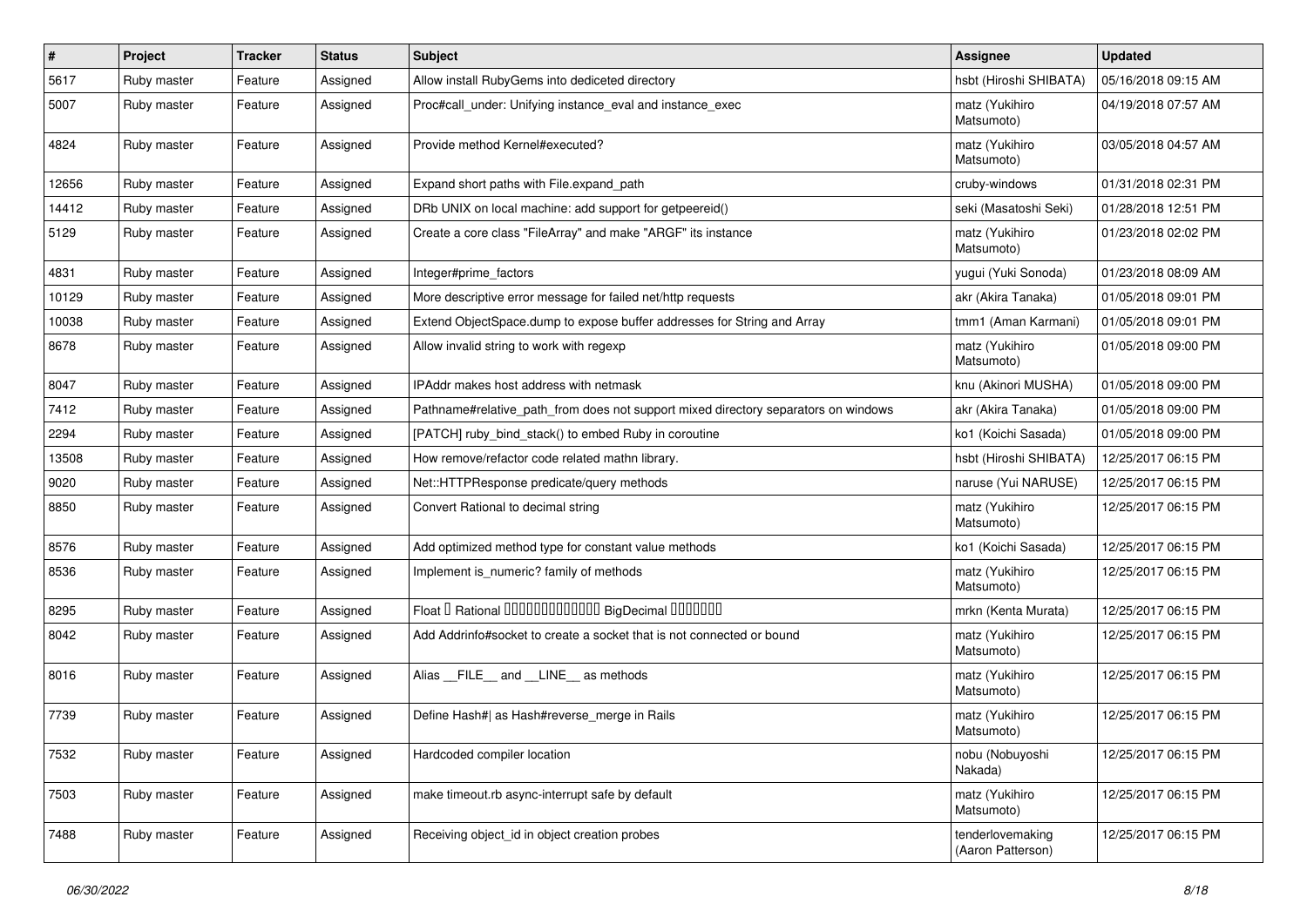| $\vert$ # | Project     | <b>Tracker</b> | <b>Status</b> | Subject                                                                                    | <b>Assignee</b>              | <b>Updated</b>      |
|-----------|-------------|----------------|---------------|--------------------------------------------------------------------------------------------|------------------------------|---------------------|
| 7436      | Ruby master | Feature        | Assigned      | Allow for a "granularity" flag for backtrace_locations                                     | matz (Yukihiro<br>Matsumoto) | 12/25/2017 06:15 PM |
| 7362      | Ruby master | Feature        | Assigned      | Adding Pathname#start_with?                                                                | akr (Akira Tanaka)           | 12/25/2017 06:15 PM |
| 7349      | Ruby master | Feature        | Assigned      | Struct#inspect needs more meaningful output                                                | matz (Yukihiro<br>Matsumoto) | 12/25/2017 06:15 PM |
| 7321      | Ruby master | Feature        | Assigned      | Newton.#nsolve 00 2 00000000000                                                            | mrkn (Kenta Murata)          | 12/25/2017 06:15 PM |
| 7132      | Ruby master | Feature        | Assigned      | Alternation between named / ordered method arguments and aliases for method arguments.     | matz (Yukihiro<br>Matsumoto) | 12/25/2017 06:15 PM |
| 7121      | Ruby master | Feature        | Assigned      | Extending the use of `require'                                                             | matz (Yukihiro<br>Matsumoto) | 12/25/2017 06:15 PM |
| 7087      | Ruby master | Feature        | Assigned      | ::ConditionVariable#wait does not work with Monitor because Monitor#sleep does not exist   | matz (Yukihiro<br>Matsumoto) | 12/25/2017 06:15 PM |
| 7086      | Ruby master | Feature        | Assigned      | Condition Variable#wait has meaningless return value                                       | kosaki (Motohiro<br>KOSAKI)  | 12/25/2017 06:15 PM |
| 6973      | Ruby master | Feature        | Assigned      | Add an #integral? method to Numeric to test for whole-number values                        | mrkn (Kenta Murata)          | 12/25/2017 06:15 PM |
| 6857      | Ruby master | Feature        | Assigned      | bigdecimal/math BigMath.E/BigMath.exp R. P. Feynman inspired optimization                  | mrkn (Kenta Murata)          | 12/25/2017 06:15 PM |
| 6811      | Ruby master | Feature        | Assigned      | File, Dir and FileUtils should have bang-versions of singleton methods that fails silently | matz (Yukihiro<br>Matsumoto) | 12/25/2017 06:15 PM |
| 6802      | Ruby master | Feature        | Assigned      | String#scan should have equivalent yielding MatchData                                      | matz (Yukihiro<br>Matsumoto) | 12/25/2017 06:15 PM |
| 6695      | Ruby master | Feature        | Assigned      | Configuration for Thread/Fiber creation                                                    | ko1 (Koichi Sasada)          | 12/25/2017 06:15 PM |
| 6694      | Ruby master | Feature        | Assigned      | Thread.new without block.                                                                  | ko1 (Koichi Sasada)          | 12/25/2017 06:15 PM |
| 6682      | Ruby master | Feature        | Assigned      | Add a method to return an instance attached by a singleton class                           | shyouhei (Shyouhei<br>Urabe) | 12/25/2017 06:15 PM |
| 6671      | Ruby master | Feature        | Assigned      | File.split all and File.split root                                                         | matz (Yukihiro<br>Matsumoto) | 12/25/2017 06:15 PM |
| 6648      | Ruby master | Feature        | Assigned      | Provide a standard API for retrieving all command-line flags passed to Ruby                | matz (Yukihiro<br>Matsumoto) | 12/25/2017 06:15 PM |
| 6613      | Ruby master | Feature        | Assigned      | VT_RECORD, IRecordInfo Support in WIN32OLE                                                 | suke (Masaki Suketa)         | 12/25/2017 06:15 PM |
| 6611      | Ruby master | Feature        | Assigned      | Comments requested on implementation of set_parse_func                                     | matz (Yukihiro<br>Matsumoto) | 12/25/2017 06:15 PM |
| 6445      | Ruby master | Feature        | Assigned      | request for default length/position on string index                                        | matz (Yukihiro<br>Matsumoto) | 12/25/2017 06:15 PM |
| 6413      | Ruby master | Feature        | Assigned      | Make Dir.entries default to Dir.entries(Dir.pwd)                                           | matz (Yukihiro<br>Matsumoto) | 12/25/2017 06:15 PM |
| 6376      | Ruby master | Feature        | Assigned      | Feature lookup and checking if feature is loaded                                           | matz (Yukihiro<br>Matsumoto) | 12/25/2017 06:15 PM |
| 6354      | Ruby master | Feature        | Assigned      | Remove escape (break/return/redo/next support) from class/module scope                     | matz (Yukihiro<br>Matsumoto) | 12/25/2017 06:15 PM |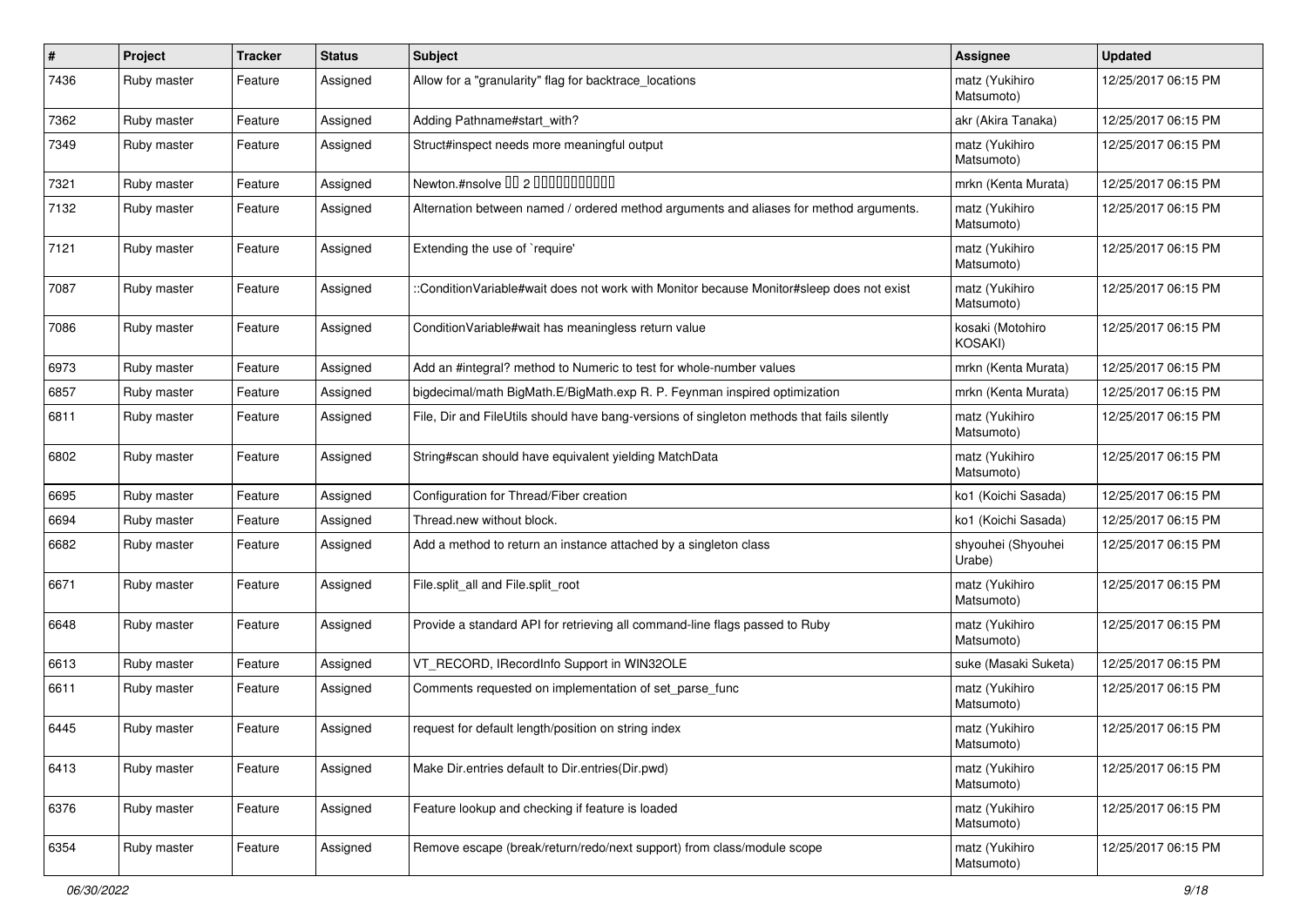| $\vert$ # | Project     | <b>Tracker</b> | <b>Status</b> | <b>Subject</b>                                                     | Assignee                     | <b>Updated</b>      |
|-----------|-------------|----------------|---------------|--------------------------------------------------------------------|------------------------------|---------------------|
| 6337      | Ruby master | Feature        | Assigned      | FileUtils#sync                                                     | matz (Yukihiro<br>Matsumoto) | 12/25/2017 06:15 PM |
| 6317      | Ruby master | Feature        | Assigned      |                                                                    | matz (Yukihiro<br>Matsumoto) | 12/25/2017 06:15 PM |
| 6293      | Ruby master | Feature        | Assigned      | new queue / blocking queues                                        | matz (Yukihiro<br>Matsumoto) | 12/25/2017 06:15 PM |
| 6277      | Ruby master | Feature        | Assigned      | Hash#convert_key                                                   | matz (Yukihiro<br>Matsumoto) | 12/25/2017 06:15 PM |
| 5970      | Ruby master | Feature        | Assigned      | Add Enumerable#join with same semantics as Array#join              | matz (Yukihiro<br>Matsumoto) | 12/25/2017 06:15 PM |
| 5749      | Ruby master | Feature        | Assigned      | new method String#match_all needed                                 | matz (Yukihiro<br>Matsumoto) | 12/25/2017 06:15 PM |
| 5741      | Ruby master | Feature        | Assigned      | Secure Erasure of Passwords                                        | matz (Yukihiro<br>Matsumoto) | 12/25/2017 06:15 PM |
| 5654      | Ruby master | Feature        | Assigned      | Introduce global lock to avoid concurrent require                  | nahi (Hiroshi Nakamura)      | 12/25/2017 06:15 PM |
| 5643      | Ruby master | Feature        | Assigned      | require/load options and binding option                            | matz (Yukihiro<br>Matsumoto) | 12/25/2017 06:15 PM |
| 5582      | Ruby master | Feature        | Assigned      | Allow clone of singleton methods on a BasicObject                  | matz (Yukihiro<br>Matsumoto) | 12/25/2017 06:15 PM |
| 5558      | Ruby master | Feature        | Assigned      | String#% strange arity errors                                      | matz (Yukihiro<br>Matsumoto) | 12/25/2017 06:15 PM |
| 5461      | Ruby master | Feature        | Assigned      | Add pipelining to Net::HTTP                                        | naruse (Yui NARUSE)          | 12/25/2017 06:15 PM |
| 5445      | Ruby master | Feature        | Assigned      | Need RUBYOPT - r before ARGV - r                                   | matz (Yukihiro<br>Matsumoto) | 12/25/2017 06:15 PM |
| 5434      | Ruby master | Feature        | Assigned      | Allow per-class whitelisting of methods safe to expose through DRb | seki (Masatoshi Seki)        | 12/25/2017 06:15 PM |
| 5389      | Ruby master | Feature        | Assigned      | New method Enumerator#iterate                                      | matz (Yukihiro<br>Matsumoto) | 12/25/2017 06:15 PM |
| 5310      | Ruby master | Feature        | Assigned      | Integral objects                                                   | mrkn (Kenta Murata)          | 12/25/2017 06:15 PM |
| 5133      | Ruby master | Feature        | Assigned      | Array#unzip as an alias of Array#transpose                         | mrkn (Kenta Murata)          | 12/25/2017 06:15 PM |
| 5064      | Ruby master | Feature        | Assigned      | HTTP user-agent class                                              | matz (Yukihiro<br>Matsumoto) | 12/25/2017 06:15 PM |
| 4924      | Ruby master | Feature        | Assigned      | mkmf have_header fails with C++ headers                            | nobu (Nobuyoshi<br>Nakada)   | 12/25/2017 06:15 PM |
| 4818      | Ruby master | Feature        | Assigned      | Add method marshalable?                                            | matz (Yukihiro<br>Matsumoto) | 12/25/2017 06:15 PM |
| 4592      | Ruby master | Feature        | Assigned      | Tempfile0000000                                                    | matz (Yukihiro<br>Matsumoto) | 12/25/2017 06:14 PM |
| 4521      | Ruby master | Feature        | Assigned      | NoMethodError#message may take very long to execute                | matz (Yukihiro<br>Matsumoto) | 12/25/2017 06:14 PM |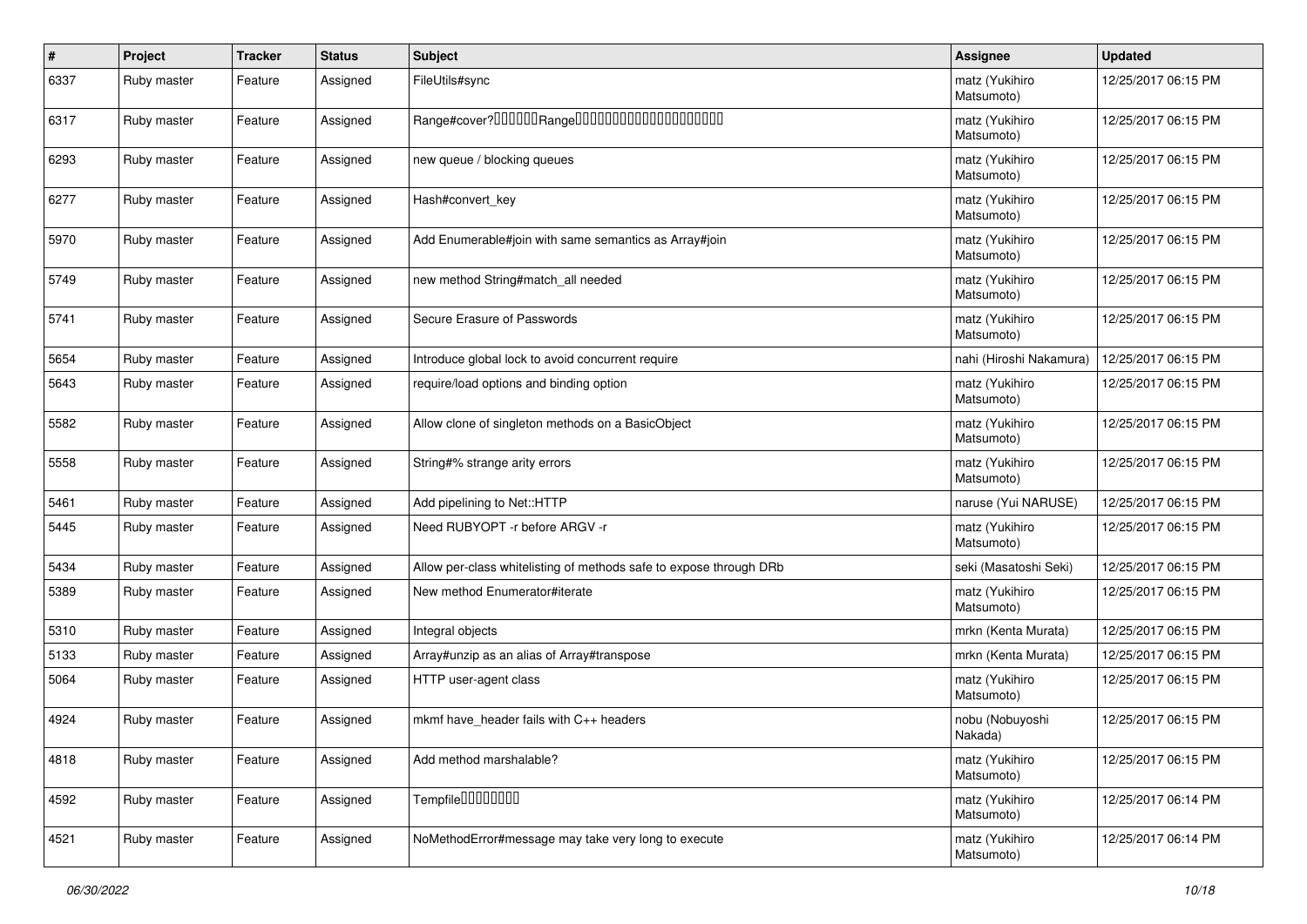| $\sharp$ | Project     | <b>Tracker</b> | <b>Status</b> | Subject                                                                                       | <b>Assignee</b>                     | <b>Updated</b>      |
|----------|-------------|----------------|---------------|-----------------------------------------------------------------------------------------------|-------------------------------------|---------------------|
| 4514     | Ruby master | Feature        | Assigned      | #deep clone and #deep dup for Objects                                                         | matz (Yukihiro<br>Matsumoto)        | 12/25/2017 06:14 PM |
| 4464     | Ruby master | Feature        | Assigned      | [PATCH] add Fcntl::Flock object for easier use of POSIX file locks                            | kosaki (Motohiro<br>KOSAKI)         | 12/25/2017 06:14 PM |
| 4247     | Ruby master | Feature        | Assigned      | New features for Array#sample, Array#choice                                                   | mame (Yusuke Endoh)                 | 12/25/2017 06:14 PM |
| 3953     | Ruby master | Feature        | Assigned      | TCPSocket / UDPSocket do not accept IPAddr objects.                                           | knu (Akinori MUSHA)                 | 12/25/2017 06:14 PM |
| 3731     | Ruby master | Feature        | Assigned      | Easier Embedding API for Ruby                                                                 | ko1 (Koichi Sasada)                 | 12/25/2017 06:14 PM |
| 3608     | Ruby master | Feature        | Assigned      | Enhancing Pathname#each_child to be lazy                                                      | akr (Akira Tanaka)                  | 12/25/2017 06:14 PM |
| 2324     | Ruby master | Feature        | Assigned      | Dir instance methods for relative path                                                        | nobu (Nobuyoshi<br>Nakada)          | 12/25/2017 05:58 PM |
| 14066    | Ruby master | Feature        | Assigned      | Add CAA DNS RR on Resolv                                                                      | akr (Akira Tanaka)                  | 11/10/2017 06:50 AM |
| 11955    | Ruby master | Feature        | Assigned      | Expose Object that Receives logs in Logger                                                    | sonots (Naotoshi Seo)               | 11/09/2017 11:35 AM |
| 13610    | Ruby master | Feature        | Assigned      | IPAddr doesn't provide helpful methods to get the subnet or IP address                        | knu (Akinori MUSHA)                 | 10/20/2017 01:13 AM |
| 13221    | Ruby master | Feature        | Assigned      | [PATCH] gems/bundled_gems: add "curses" RubyGem                                               | naruse (Yui NARUSE)                 | 09/25/2017 06:32 PM |
| 13516    | Ruby master | Feature        | Assigned      | Improve the text of the circular require warning                                              | nobu (Nobuyoshi<br>Nakada)          | 08/31/2017 05:49 AM |
| 13721    | Ruby master | Feature        | Assigned      | [PATCH] net/imap: dedupe attr keys in Net::IMAP::FetchData                                    | normalperson (Eric<br>Wong)         | 07/27/2017 09:51 AM |
| 13577    | Ruby master | Feature        | Assigned      | Digest file accidentally receives File object but uses file path                              | nobu (Nobuyoshi<br>Nakada)          | 05/20/2017 06:50 PM |
| 13252    | Ruby master | Feature        | Assigned      | C API for creating strings without copying                                                    | ko1 (Koichi Sasada)                 | 04/17/2017 07:22 AM |
| 13388    | Ruby master | Feature        | Assigned      | gc.c: Add GC.get_parameters and .set_parameters                                               | ko1 (Koichi Sasada)                 | 03/30/2017 10:52 AM |
| 13047    | Ruby master | Feature        | Assigned      | Use String literal instead of `String#+` for multiline pretty-printing of multiline strings   | akr (Akira Tanaka)                  | 02/22/2017 07:09 AM |
| 12813    | Ruby master | Feature        | Assigned      | Calling chunk_while, slice_after, slice_before, slice_when with no block                      | matz (Yukihiro<br>Matsumoto)        | 12/06/2016 12:58 PM |
| 8960     | Ruby master | Feature        | Assigned      | Add Exception#backtrace_locations                                                             | ko1 (Koichi Sasada)                 | 11/25/2016 02:15 PM |
| 12676    | Ruby master | Feature        | Assigned      | Significant performance increase, and code conciseness, for prime_division method in prime.rb | marcandre (Marc-Andre<br>Lafortune) | 11/18/2016 03:46 PM |
| 12848    | Ruby master | Feature        | Assigned      | Crazy idea: Allow regex definition for methods (Do not take it seriously please)              |                                     | 10/18/2016 12:17 AM |
| 12653    | Ruby master | Feature        | Assigned      | Use wide WinAPI for rb_w32_getcwd                                                             | usa (Usaku<br>NAKAMURA)             | 09/12/2016 06:35 AM |
| 6842     | Ruby master | Feature        | Assigned      | Add Optional Arguments to String#strip                                                        | matz (Yukihiro<br>Matsumoto)        | 08/24/2016 05:50 AM |
| 12497    | Ruby master | Feature        | Assigned      | GMP version of divmod may be slower                                                           | akr (Akira Tanaka)                  | 08/10/2016 03:11 AM |
| 6265     | Ruby master | Feature        | Assigned      | Remove 'useless' 'concatenation' syntax                                                       | naruse (Yui NARUSE)                 | 08/10/2016 02:36 AM |
| 12281    | Ruby master | Feature        | Assigned      | Allow lexically scoped use of refinements with `using {}` block syntax                        | shugo (Shugo Maeda)                 | 06/13/2016 07:44 AM |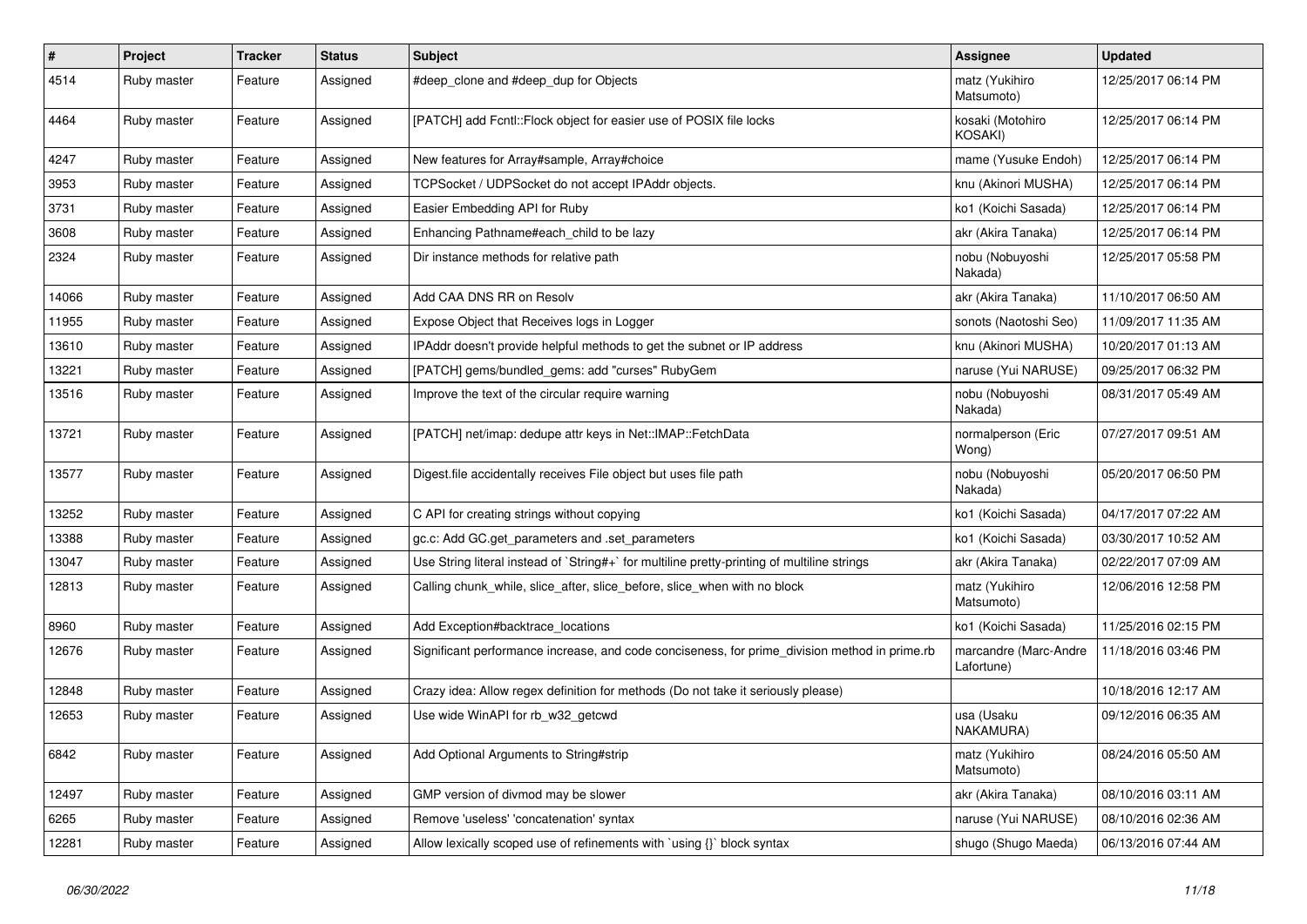| $\sharp$ | Project     | <b>Tracker</b> | <b>Status</b> | Subject                                                                                                                 | Assignee                              | <b>Updated</b>      |
|----------|-------------|----------------|---------------|-------------------------------------------------------------------------------------------------------------------------|---------------------------------------|---------------------|
| 7314     | Ruby master | Feature        | Assigned      | Convert Proc to Lambda doesn't work in MRI                                                                              | matz (Yukihiro<br>Matsumoto)          | 05/21/2016 09:15 AM |
| 8839     | Ruby master | Feature        | Assigned      | Class and module should return the class or module that was opened                                                      | matz (Yukihiro<br>Matsumoto)          | 12/28/2015 08:36 AM |
| 6769     | Ruby master | Feature        | Assigned      | rbinstall.rb: install both src and batch files separetely                                                               | nobu (Nobuyoshi<br>Nakada)            | 10/30/2015 12:38 PM |
| 6133     | Ruby master | Feature        | Assigned      | SSLSocket <sup>[]</sup> shutdown <sup>[][]</sup>                                                                        |                                       | 09/13/2015 03:22 AM |
| 6047     | Ruby master | Feature        | Assigned      | read all: Grow buffer exponentially in generic case                                                                     |                                       | 09/13/2015 03:19 AM |
| 9830     | Ruby master | Feature        | Assigned      | Support for GOST private/public keys                                                                                    |                                       | 09/13/2015 03:10 AM |
| 10459    | Ruby master | Feature        | Assigned      | [PATCH] rfc3339 method for Time                                                                                         | akr (Akira Tanaka)                    | 05/21/2015 08:14 AM |
| 10782    | Ruby master | Feature        | Assigned      | Patch: Add constants for BigDecimal for ZERO, ONE, TEN                                                                  | mrkn (Kenta Murata)                   | 05/21/2015 08:13 AM |
| 11028    | Ruby master | Feature        | Assigned      | standalone running single file ( zipped archives of ruby code) running **without installation**<br>using "gem install " | matz (Yukihiro<br>Matsumoto)          | 04/04/2015 01:44 AM |
| 10481    | Ruby master | Feature        | Assigned      | Add "if" and "unless" clauses to rescue statements                                                                      | matz (Yukihiro<br>Matsumoto)          | 01/18/2015 02:46 PM |
| 9816     | Ruby master | Feature        | Assigned      | 00000000000000000000                                                                                                    | matz (Yukihiro<br>Matsumoto)          | 10/28/2014 08:29 AM |
| 9768     | Ruby master | Feature        | Assigned      | Method that is visible only within a certain module/class                                                               | matz (Yukihiro<br>Matsumoto)          | 04/25/2014 06:43 AM |
| 9755     | Ruby master | Feature        | Assigned      | Thread::Backtrace::Location#defined_class                                                                               | ko1 (Koichi Sasada)                   | 04/18/2014 09:22 AM |
| 8959     | Ruby master | Feature        | Assigned      | Allow top level prepend                                                                                                 | nobu (Nobuyoshi<br>Nakada)            | 10/16/2013 03:22 AM |
| 7518     | Ruby master | Feature        | Assigned      | Fiddle::Pointer#to str and Fiddle::Pointer#to int should be removed                                                     | tenderlovemaking<br>(Aaron Patterson) | 08/15/2013 04:56 AM |
| 8083     | Ruby master | Feature        | Assigned      | Exit status is limited to one-byte values which is invalid for Windows                                                  | cruby-windows                         | 03/14/2013 08:26 PM |
| 18885    | Ruby master | Feature        | Open          | Long lived fork advisory API (potential Copy on Write optimizations)                                                    |                                       | 06/28/2022 01:21 PM |
| 18559    | Ruby master | Feature        | Open          | Allocation tracing: Objects created by the parser are attributed to Kernel.require                                      |                                       | 06/28/2022 12:21 PM |
| 17326    | Ruby master | Feature        | Open          | Add Kernel#must! to the standard library                                                                                |                                       | 06/22/2022 04:10 PM |
| 18809    | Ruby master | Feature        | Open          | Add Numeric#ceildiv                                                                                                     |                                       | 06/21/2022 06:21 PM |
| 18832    | Ruby master | Feature        | Open          | Do not have class/module keywords consider ancestors of Object                                                          |                                       | 06/21/2022 05:50 AM |
| 15330    | Ruby master | Feature        | Open          | autoload relative                                                                                                       | matz (Yukihiro<br>Matsumoto)          | 06/19/2022 11:25 PM |
| 18841    | Ruby master | Feature        | Open          | Proposal: autoload_relative                                                                                             |                                       | 06/19/2022 11:22 PM |
| 18644    | Ruby master | Feature        | Open          | Coerce anything callable to a Proc                                                                                      |                                       | 06/18/2022 05:28 PM |
| 18831    | Ruby master | Feature        | Open          | Block argument to 'yield'                                                                                               |                                       | 06/18/2022 03:12 AM |
| 18159    | Ruby master | Feature        | Open          | Integrate functionality of dead_end gem into Ruby                                                                       | matz (Yukihiro<br>Matsumoto)          | 06/17/2022 02:06 PM |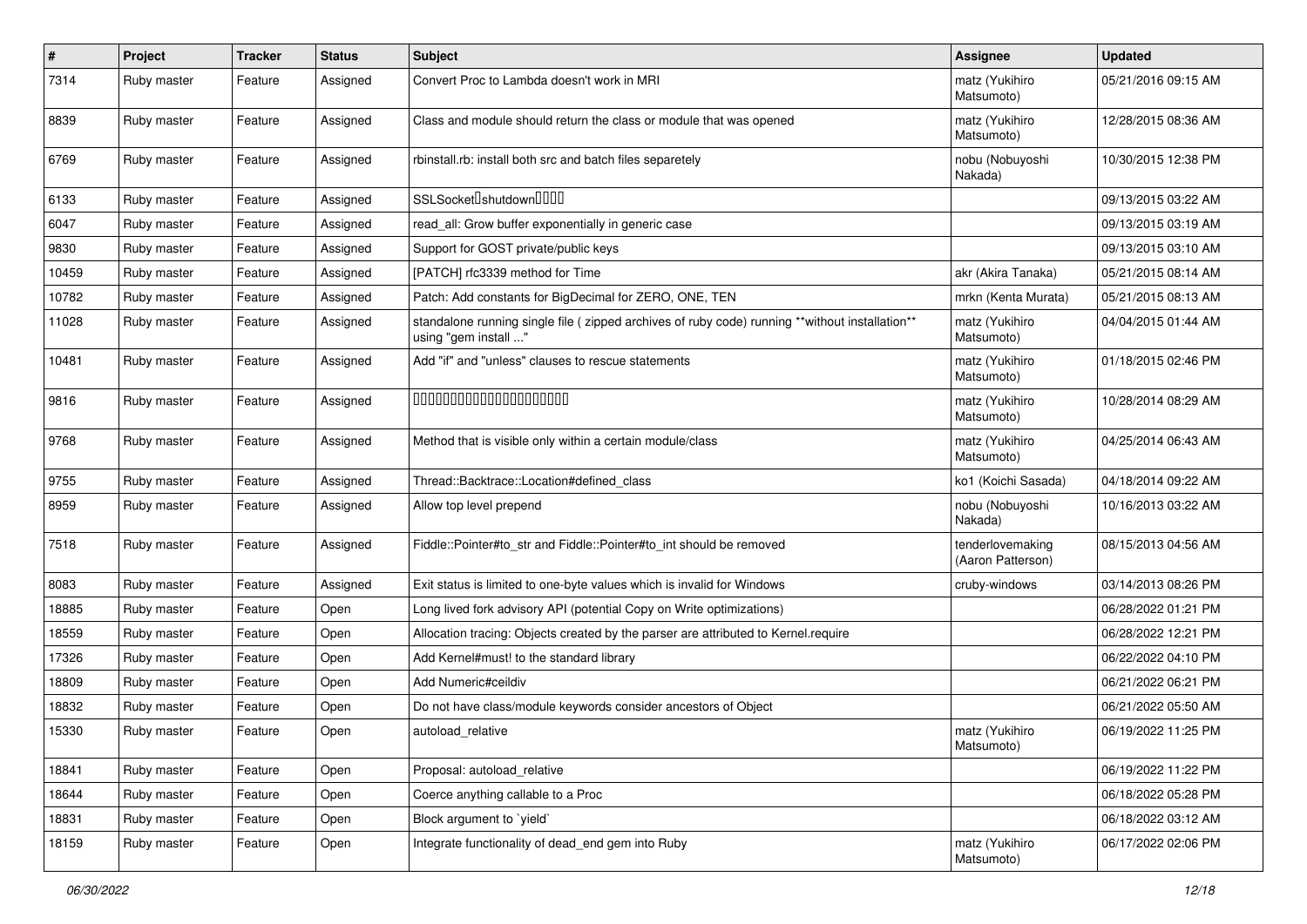| #     | Project     | <b>Tracker</b> | <b>Status</b> | Subject                                                                            | Assignee                          | <b>Updated</b>      |
|-------|-------------|----------------|---------------|------------------------------------------------------------------------------------|-----------------------------------|---------------------|
| 18835 | Ruby master | Feature        | Open          | Add InstructionSequence#type method                                                |                                   | 06/16/2022 10:30 PM |
| 17525 | Ruby master | Feature        | Open          | Implement Happy Eyeballs Version 2 (RFC8305) in Socket.tcp                         | Glass_saga (Masaki<br>Matsushita) | 06/16/2022 01:08 AM |
| 17472 | Ruby master | Feature        | Open          | HashWithIndifferentAccess like Hash extension                                      |                                   | 06/16/2022 01:08 AM |
| 17468 | Ruby master | Feature        | Open          | Deprecate RUBY_DEVEL                                                               |                                   | 06/16/2022 01:08 AM |
| 16476 | Ruby master | Feature        | Open          | Socket.getaddrinfo cannot be interrupted by Timeout.timeout                        | Glass_saga (Masaki<br>Matsushita) | 06/16/2022 01:08 AM |
| 16005 | Ruby master | Feature        | Open          | A variation of Time.iso8601 that can parse yyyy-MM-dd HH:mm:ss                     |                                   | 06/16/2022 01:08 AM |
| 16495 | Ruby master | Feature        | Open          | Inconsistent quotes in error messages                                              | matz (Yukihiro<br>Matsumoto)      | 06/15/2022 04:21 PM |
| 18825 | Ruby master | Feature        | Open          | Specialized instruction for "array literal + `.hash`"                              |                                   | 06/14/2022 05:24 PM |
| 18822 | Ruby master | Feature        | Open          | Ruby lack a proper method to percent-encode strings for URIs (RFC 3986)            |                                   | 06/09/2022 02:42 PM |
| 16597 | Ruby master | Feature        | Open          | missing poll()                                                                     |                                   | 06/09/2022 09:14 AM |
| 18821 | Ruby master | Feature        | Open          | Expose Pattern Matching interfaces in core classes                                 |                                   | 06/09/2022 07:24 AM |
| 16150 | Ruby master | Feature        | Open          | Add a way to request a frozen string from to_s                                     |                                   | 06/03/2022 04:42 PM |
| 18815 | Ruby master | Feature        | Open          | instance_{eval,exec} vs Proc#>>                                                    |                                   | 06/02/2022 05:17 PM |
| 18814 | Ruby master | Feature        | Open          | Ractor: add method to query incoming message queue size                            |                                   | 06/02/2022 11:59 AM |
| 18812 | Ruby master | Feature        | Open          | Add ability to trace exit locations for YJIT                                       |                                   | 06/01/2022 02:42 PM |
| 14602 | Ruby master | Feature        | Open          | Version of dig that raises error if a key is not present                           |                                   | 05/25/2022 12:02 PM |
| 18798 | Ruby master | Feature        | Open          | UnboundMethod#==`with inherited classes                                            |                                   | 05/25/2022 12:32 AM |
| 18774 | Ruby master | Feature        | Open          | Add Queue#pop(timeout:)                                                            |                                   | 05/20/2022 12:27 AM |
| 17316 | Ruby master | Feature        | Open          | On memoization                                                                     |                                   | 05/13/2022 11:32 AM |
| 18776 | Ruby master | Feature        | Open          | <b>Object Shapes</b>                                                               |                                   | 05/13/2022 01:11 AM |
| 18654 | Ruby master | Feature        | Open          | Enhancements to prettyprint                                                        | akr (Akira Tanaka)                | 05/12/2022 01:44 PM |
| 18642 | Ruby master | Feature        | Open          | Named ripper fields                                                                |                                   | 05/12/2022 01:37 PM |
| 18690 | Ruby master | Feature        | Open          | Allow `Kernel#then` to take arguments                                              |                                   | 05/10/2022 06:16 PM |
| 18384 | Ruby master | Feature        | Open          | Pattern Match Object                                                               |                                   | 05/07/2022 06:01 PM |
| 18762 | Ruby master | Feature        | Open          | Add an Array#undigits that compliments Integer#digits                              |                                   | 05/03/2022 08:08 PM |
| 18757 | Ruby master | Feature        | Open          | Introduce %R percent literal for anchored regular expression patterns              |                                   | 04/27/2022 05:30 PM |
| 18685 | Ruby master | Feature        | Open          | Enumerator.product: Cartesian product of enumerables                               |                                   | 04/26/2022 07:02 AM |
| 18683 | Ruby master | Feature        | Open          | Allow to create hashes with a specific capacity.                                   |                                   | 04/22/2022 02:34 PM |
| 18668 | Ruby master | Feature        | Open          | Merge `io-nonblock` gems into core                                                 |                                   | 04/21/2022 10:02 AM |
| 18630 | Ruby master | Feature        | Open          | Introduce general `IO#timeout` and `IO#timeout=`for all (non-)blocking operations. |                                   | 04/21/2022 09:36 AM |
| 10548 | Ruby master | Feature        | Open          | remove callcc (Callcc is now going obsoleted. Please use Fiber.)                   |                                   | 04/18/2022 09:07 AM |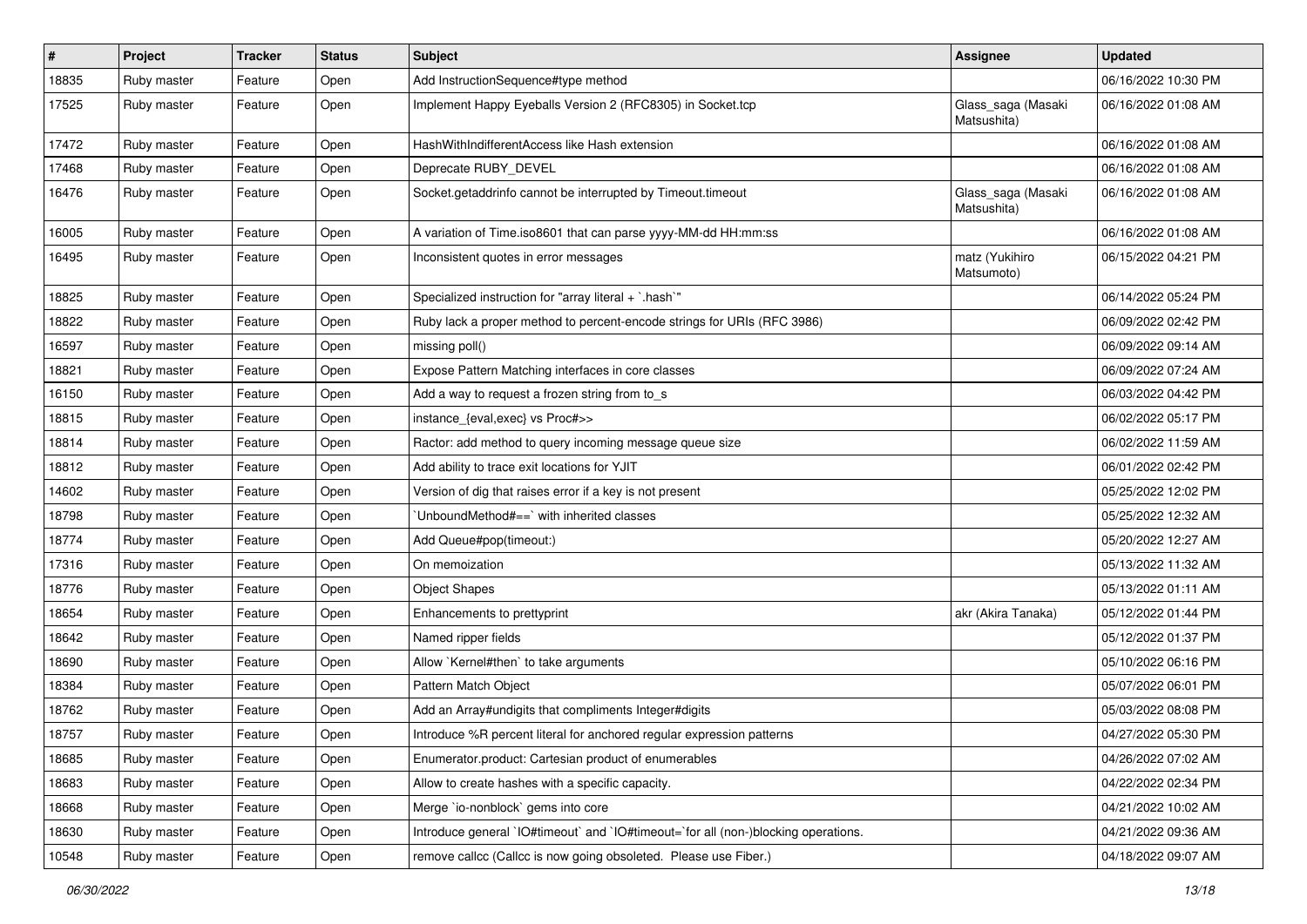| $\pmb{\#}$ | Project     | <b>Tracker</b> | <b>Status</b> | <b>Subject</b>                                                                            | Assignee                     | <b>Updated</b>      |
|------------|-------------|----------------|---------------|-------------------------------------------------------------------------------------------|------------------------------|---------------------|
| 18736      | Ruby master | Feature        | Open          | self-p for method chain                                                                   |                              | 04/15/2022 11:09 AM |
| 17849      | Ruby master | Feature        | Open          | Fix Timeout.timeout so that it can be used in threaded Web servers                        | matz (Yukihiro<br>Matsumoto) | 04/10/2022 06:26 AM |
| 18675      | Ruby master | Feature        | Open          | Add new exception class for resolv timeouts                                               |                              | 04/01/2022 11:22 PM |
| 16978      | Ruby master | Feature        | Open          | Ruby should not use realpath for FILE                                                     | nobu (Nobuyoshi<br>Nakada)   | 04/01/2022 11:30 AM |
| 18594      | Ruby master | Feature        | Open          | Add a #to_h method on URI::Generic                                                        |                              | 03/31/2022 01:18 PM |
| 18659      | Ruby master | Feature        | Open          | Create a Binding at the time of an exception and make it available to Rescue              |                              | 03/25/2022 10:55 AM |
| 18179      | Ruby master | Feature        | Open          | Add Math methods to Numeric                                                               |                              | 03/24/2022 02:54 PM |
| 18462      | Ruby master | Feature        | Open          | Proposal to merge WASI based WebAssembly support                                          |                              | 03/24/2022 03:05 AM |
| 18639      | Ruby master | Feature        | Open          | Update Unicode data to Unicode Version 15.0.0                                             | duerst (Martin Dürst)        | 03/22/2022 07:38 PM |
| 17548      | Ruby master | Feature        | Open          | Need simple way to include symlink directories in Dir.glob                                |                              | 03/21/2022 01:35 PM |
| 18640      | Ruby master | Feature        | Open          | default empty string argument for `String#sub` and `String#sub!`, e.g. `"hello".sub("I")` |                              | 03/19/2022 02:33 AM |
| 18647      | Ruby master | Feature        | Open          | Non-recursive option for iseq-targeted Tracepoints in ruby 2.6+                           |                              | 03/18/2022 09:41 AM |
| 18576      | Ruby master | Feature        | Open          | Rename `ASCII-8BIT` encoding to `BINARY`                                                  |                              | 03/17/2022 03:06 PM |
| 18583      | Ruby master | Feature        | Open          | Pattern-matching: API for custom unpacking strategies?                                    |                              | 03/17/2022 01:10 PM |
| 15592      | Ruby master | Feature        | Open          | mode where "autoload" behaves like an immediate "require"                                 |                              | 03/16/2022 09:58 AM |
| 18617      | Ruby master | Feature        | Open          | Allow multiples keys in Hash#[] acting like Hash#dig                                      |                              | 03/10/2022 01:36 PM |
| 18603      | Ruby master | Feature        | Open          | Allow syntax like obj.method(arg)=value                                                   |                              | 02/27/2022 05:04 PM |
| 18597      | Ruby master | Feature        | Open          | Strings need a named method like 'dup' that doesn't duplicate if receiver is mutable      |                              | 02/26/2022 11:56 PM |
| 18498      | Ruby master | Feature        | Open          | Introduce a public WeakKeysMap that compares by equality                                  |                              | 02/20/2022 04:06 PM |
| 18593      | Ruby master | Feature        | Open          | Add back URI.escape                                                                       |                              | 02/18/2022 07:45 PM |
| 16989      | Ruby master | Feature        | Open          | Sets: need $\Psi$                                                                         | knu (Akinori MUSHA)          | 02/18/2022 02:57 AM |
| 18568      | Ruby master | Feature        | Open          | Explore lazy RubyGems boot to reduce need for --disable-gems                              |                              | 02/17/2022 07:15 AM |
| 18463      | Ruby master | Feature        | Open          | Random number generation with xoshiro                                                     |                              | 02/13/2022 09:12 AM |
| 18573      | Ruby master | Feature        | Open          | Object#pack1                                                                              |                              | 02/08/2022 08:51 AM |
| 18438      | Ruby master | Feature        | Open          | Add `Exception#additional_message` to show additional error information                   |                              | 02/07/2022 02:55 AM |
| 18368      | Ruby master | Feature        | Open          | Range#step semantics for non-Numeric ranges                                               |                              | 02/02/2022 03:42 PM |
| 18564      | Ruby master | Feature        | Open          | Add Exception#detailed_message                                                            | mame (Yusuke Endoh)          | 02/01/2022 08:06 PM |
| 18402      | Ruby master | Feature        | Open          | <b>Argument Labels</b>                                                                    |                              | 01/31/2022 06:14 PM |
| 18554      | Ruby master | Feature        | Open          | Move unicode_normalize to a default gem                                                   |                              | 01/31/2022 05:51 PM |
| 18515      | Ruby master | Feature        | Open          | Add Range#reverse_each implementation for performance                                     |                              | 01/31/2022 02:23 AM |
| 18285      | Ruby master | Feature        | Open          | NoMethodError#message uses a lot of CPU/is really expensive to call                       |                              | 01/30/2022 12:45 PM |
| 18551      | Ruby master | Feature        | Open          | Make Range#reverse_each to raise an exception if endless                                  |                              | 01/28/2022 11:13 PM |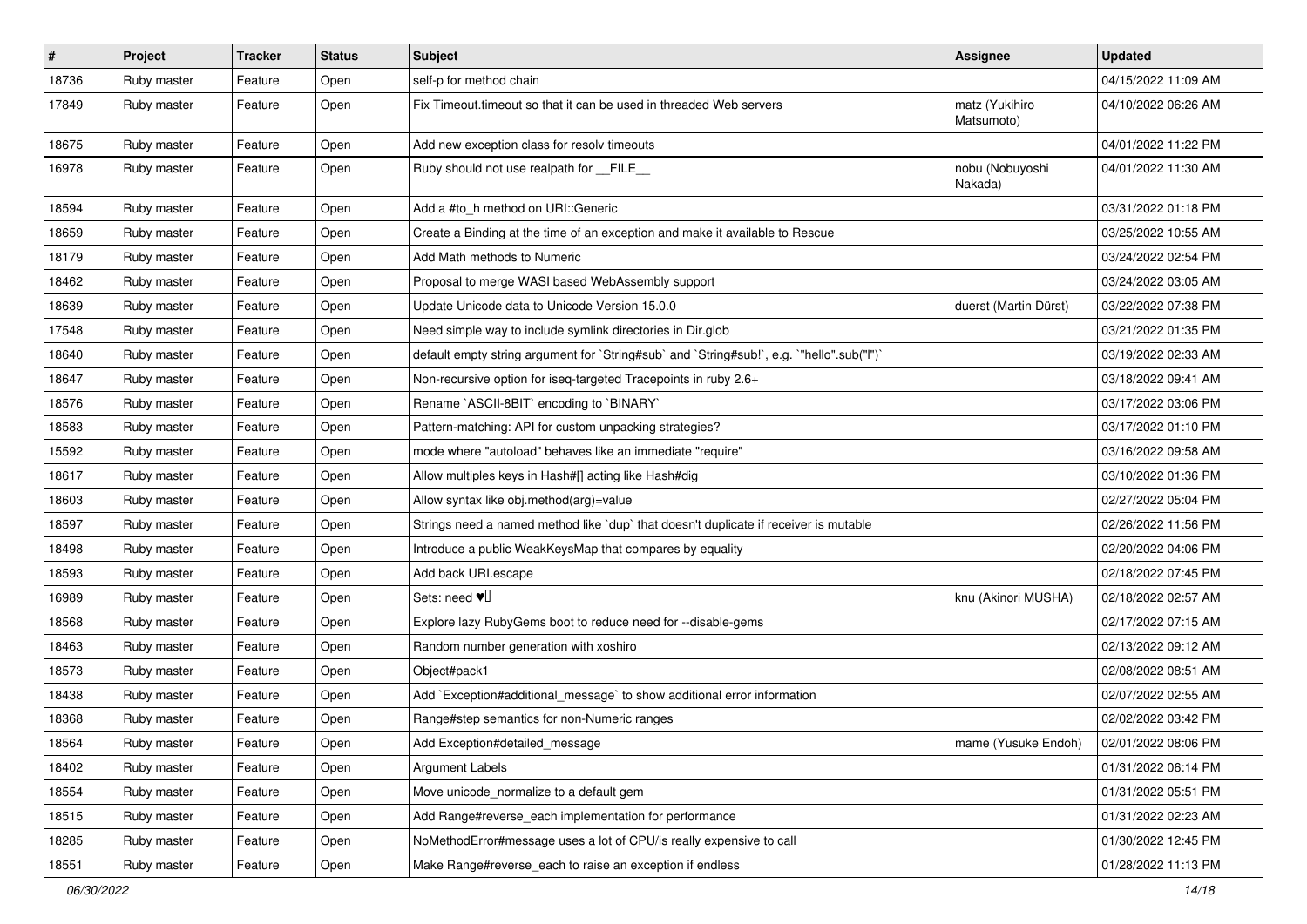| $\vert$ # | <b>Project</b> | <b>Tracker</b> | <b>Status</b> | <b>Subject</b>                                                                  | <b>Assignee</b>                         | <b>Updated</b>      |
|-----------|----------------|----------------|---------------|---------------------------------------------------------------------------------|-----------------------------------------|---------------------|
| 18136     | Ruby master    | Feature        | Open          | take while after                                                                |                                         | 01/28/2022 06:23 AM |
| 18181     | Ruby master    | Feature        | Open          | Introduce Enumerable#min_with_value, max_with_value, and minmax_with_value      |                                         | 01/25/2022 07:33 AM |
| 16757     | Ruby master    | Feature        | Open          | Add intersection to Range                                                       |                                         | 01/22/2022 07:26 AM |
| 14394     | Ruby master    | Feature        | Open          | Class.descendants                                                               | ko1 (Koichi Sasada)                     | 01/20/2022 10:46 PM |
| 18494     | Ruby master    | Feature        | Open          | [RFC] ENV["RUBY GC "]= changes GC parameters dynamically                        |                                         | 01/17/2022 11:15 PM |
| 15559     | Ruby master    | Feature        | Open          | Logical XOR (^^) operator                                                       |                                         | 01/16/2022 03:20 AM |
| 16986     | Ruby master    | Feature        | Open          | Anonymous Struct literal                                                        | matz (Yukihiro<br>Matsumoto)            | 01/15/2022 04:57 PM |
| 18478     | Ruby master    | Feature        | Open          | Module#constant_pairs                                                           |                                         | 01/11/2022 07:55 PM |
| 18477     | Ruby master    | Feature        | Open          | Float#sqrt and Integer#sqrt                                                     |                                         | 01/11/2022 07:34 PM |
| 18439     | Ruby master    | Feature        | Open          | Support YJIT for VC++                                                           | maximecb (Maxime<br>Chevalier-Boisvert) | 01/10/2022 11:29 PM |
| 12125     | Ruby master    | Feature        | Open          | Proposal: Shorthand operator for Object#method                                  |                                         | 01/07/2022 06:23 PM |
| 17473     | Ruby master    | Feature        | Open          | Make Pathname to embedded class of Ruby                                         | akr (Akira Tanaka)                      | 01/07/2022 09:25 AM |
| 12901     | Ruby master    | Feature        | Open          | Anonymous functions without scope lookup overhead                               |                                         | 01/01/2022 12:30 PM |
| 14982     | Ruby master    | Feature        | Open          | Improve namespace system in ruby to avoiding top-level names chaos              | matz (Yukihiro<br>Matsumoto)            | 12/31/2021 05:39 PM |
| 18440     | Ruby master    | Feature        | Open          | YJIT is enabled if any YJIT tuning options are set                              |                                         | 12/30/2021 08:17 PM |
| 18376     | Ruby master    | Feature        | Open          | Version comparison API                                                          |                                         | 12/30/2021 10:33 AM |
| 18332     | Ruby master    | Feature        | Open          | a ? b                                                                           |                                         | 12/29/2021 04:38 AM |
| 18423     | Ruby master    | Feature        | Open          | Installing stable versions like 3.0.3 from source generates fatal error by make |                                         | 12/23/2021 11:44 PM |
| 16817     | Ruby master    | Feature        | Open          | attr predicate or attr query or attr something for ? methods                    |                                         | 12/23/2021 11:44 PM |
| 16347     | Ruby master    | Feature        | Open          | InmutableObject                                                                 |                                         | 12/23/2021 11:44 PM |
| 16118     | Ruby master    | Feature        | Open          | Array .difference allow custom comparison                                       |                                         | 12/23/2021 11:44 PM |
| 15458     | Ruby master    | Feature        | Open          | Automatic Exception#cause print in IRB                                          |                                         | 12/23/2021 11:44 PM |
| 15419     | Ruby master    | Feature        | Open          | Allow Kernel#tap to be invoked with arguments like Kernel#send                  |                                         | 12/23/2021 11:43 PM |
| 15036     | Ruby master    | Feature        | Open          | after upgrade when run apt upgrade metasploit                                   |                                         | 12/23/2021 11:43 PM |
| 14465     | Ruby master    | Feature        | Open          | rename/alias and then obsolete UDPSocket::send                                  |                                         | 12/23/2021 11:43 PM |
| 14463     | Ruby master    | Feature        | Open          | Allow comments to precede dots in member expressions                            |                                         | 12/23/2021 11:43 PM |
| 14449     | Ruby master    | Feature        | Open          | error when trying to run rails s                                                |                                         | 12/23/2021 11:43 PM |
| 12867     | Ruby master    | Feature        | Open          | Add ability to check validity of a URL                                          |                                         | 12/23/2021 11:43 PM |
| 12057     | Ruby master    | Feature        | Open          | Allow methods with `yield` to be called without a block                         |                                         | 12/23/2021 11:43 PM |
| 12021     | Ruby master    | Feature        | Open          | Final instance variables                                                        |                                         | 12/23/2021 11:43 PM |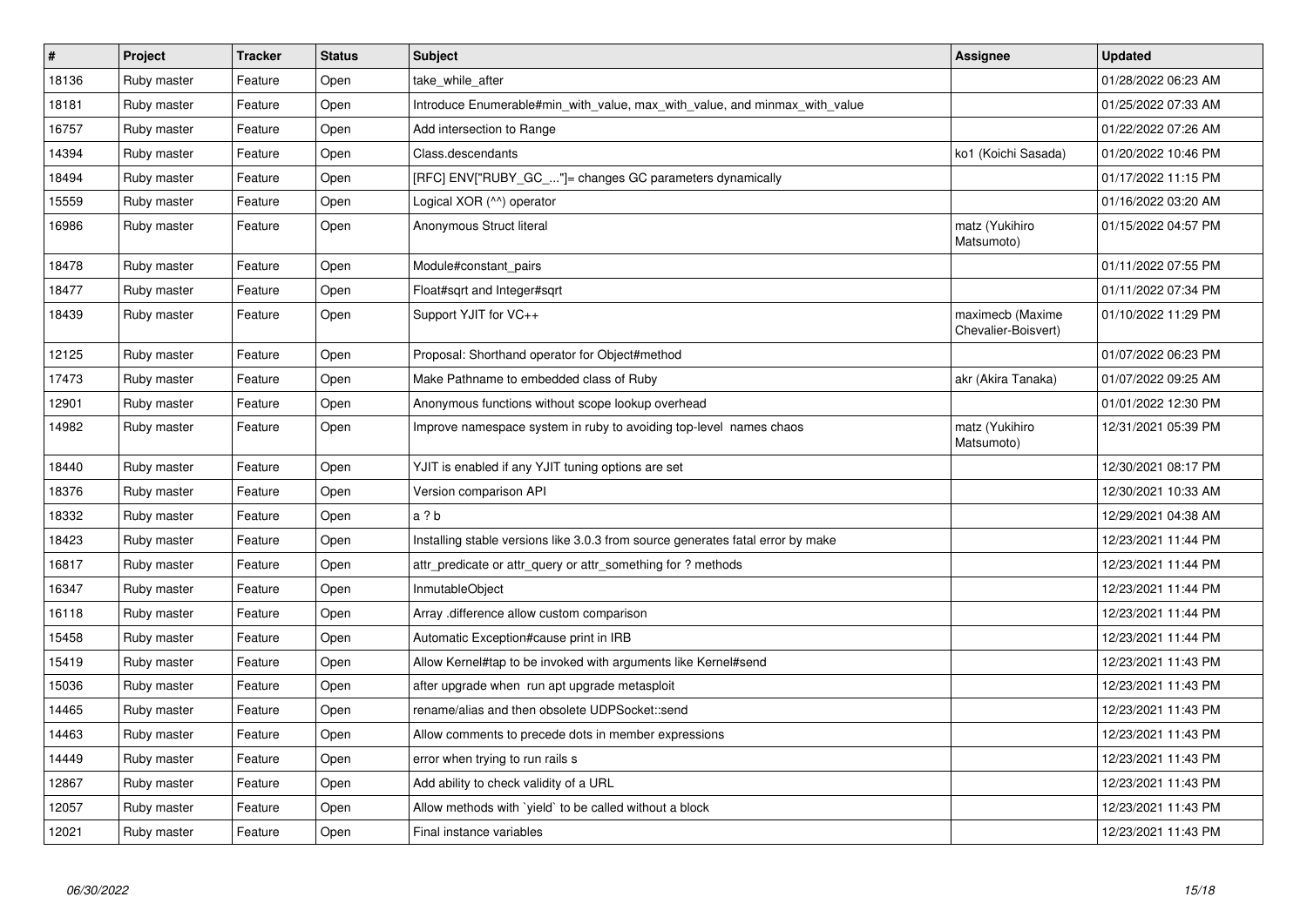| $\pmb{\#}$ | <b>Project</b> | <b>Tracker</b> | <b>Status</b> | Subject                                                                                                                                                                           | Assignee                     | <b>Updated</b>      |
|------------|----------------|----------------|---------------|-----------------------------------------------------------------------------------------------------------------------------------------------------------------------------------|------------------------------|---------------------|
| 12019      | Ruby master    | Feature        | Open          | Better low-level support for writing concurrent libraries                                                                                                                         | matz (Yukihiro<br>Matsumoto) | 12/23/2021 11:43 PM |
| 11627      | Ruby master    | Feature        | Open          | make `nonzero` an alias of `nonzero?`                                                                                                                                             | matz (Yukihiro<br>Matsumoto) | 12/23/2021 11:43 PM |
| 11026      | Ruby master    | Feature        | Open          | How atomic should dynamic regexp with "once" flag be?                                                                                                                             |                              | 12/23/2021 11:43 PM |
| 10829      | Ruby master    | Feature        | Open          | Add to proc method to the Array class                                                                                                                                             |                              | 12/23/2021 11:43 PM |
| 10634      | Ruby master    | Feature        | Open          | Baselining with Benchmark                                                                                                                                                         |                              | 12/23/2021 11:43 PM |
| 10528      | Ruby master    | Feature        | Open          | Allow line breaks instead of commas in arrays, hashes, argument lists, etc.                                                                                                       |                              | 12/23/2021 11:43 PM |
| 10477      | Ruby master    | Feature        | Open          | Implicit interfaces                                                                                                                                                               |                              | 12/23/2021 11:43 PM |
| 10371      | Ruby master    | Feature        | Open          | Use Thread#handle_interrupt in MonitorMixin                                                                                                                                       |                              | 12/23/2021 11:43 PM |
| 10273      | Ruby master    | Feature        | Open          | Immutable Ruby                                                                                                                                                                    |                              | 12/23/2021 11:43 PM |
| 10217      | Ruby master    | Feature        | Open          | Dir constructor similar to Pathname constructor                                                                                                                                   |                              | 12/23/2021 11:43 PM |
| 9947       | Ruby master    | Feature        | Open          | Make `Object#send` and `Object#method` private                                                                                                                                    |                              | 12/23/2021 11:43 PM |
| 9941       | Ruby master    | Feature        | Open          | Issue a warning when `module` or `class` keyword causes re-initialization of a constant that will<br>become the module/class name, instead of creating/reopening the module/class |                              | 12/23/2021 11:43 PM |
| 9804       | Ruby master    | Feature        | Open          | File::CREATE as a synonym for File::CREAT                                                                                                                                         |                              | 12/23/2021 11:43 PM |
| 9686       | Ruby master    | Feature        | Open          | Syntax for symbols used in hashes                                                                                                                                                 |                              | 12/23/2021 11:43 PM |
| 9402       | Ruby master    | Feature        | Open          | A syntax to specify the default value of a hash                                                                                                                                   |                              | 12/23/2021 11:43 PM |
| 9401       | Ruby master    | Feature        | Open          | Yet another syntax for literal anonymous functions (lambdas)                                                                                                                      |                              | 12/23/2021 11:43 PM |
| 8961       | Ruby master    | Feature        | Open          | Synchronizable module to easily wrap methods in a mutex                                                                                                                           |                              | 12/23/2021 11:43 PM |
| 8947       | Ruby master    | Feature        | Open          | make alias, alias_method, attr_* return name of the alias                                                                                                                         |                              | 12/23/2021 11:43 PM |
| 8896       | Ruby master    | Feature        | Open          | #tap with missing block                                                                                                                                                           |                              | 12/23/2021 11:43 PM |
| 8848       | Ruby master    | Feature        | Open          | Syntax for binary strings                                                                                                                                                         |                              | 12/23/2021 11:43 PM |
| 8751       | Ruby master    | Feature        | Open          | Add offsets to method#source location                                                                                                                                             |                              | 12/23/2021 11:43 PM |
| 8681       | Ruby master    | Feature        | Open          | Net::HTTP should set TCP_NODELAY for requests with body                                                                                                                           |                              | 12/23/2021 11:43 PM |
| 8640       | Ruby master    | Feature        | Open          | Add Time#elapsed to return nanoseconds since creation                                                                                                                             |                              | 12/23/2021 11:43 PM |
| 8635       | Ruby master    | Feature        | Open          | attr accessor with default block                                                                                                                                                  |                              | 12/23/2021 11:43 PM |
| 8626       | Ruby master    | Feature        | Open          | Add a Set coercion method to the standard lib: Set(possible_set)                                                                                                                  |                              | 12/23/2021 11:43 PM |
| 8619       | Ruby master    | Feature        | Open          | <b>Standard Profiling API</b>                                                                                                                                                     |                              | 12/23/2021 11:43 PM |
| 8570       | Ruby master    | Feature        | Open          | Better mechanisms to safely load classes concurrently                                                                                                                             |                              | 12/23/2021 11:43 PM |
| 8291       | Ruby master    | Feature        | Open          | Allow retrieving the root Fiber of a Thread                                                                                                                                       |                              | 12/23/2021 11:43 PM |
| 8275       | Ruby master    | Feature        | Open          | Add Module#public_const_get                                                                                                                                                       |                              | 12/23/2021 11:43 PM |
| 8259       | Ruby master    | Feature        | Open          | Atomic attributes accessors                                                                                                                                                       |                              | 12/23/2021 11:43 PM |
| 8088       | Ruby master    | Feature        | Open          | Method#parameters (and friends) should provide useful information about core methods                                                                                              |                              | 12/23/2021 11:43 PM |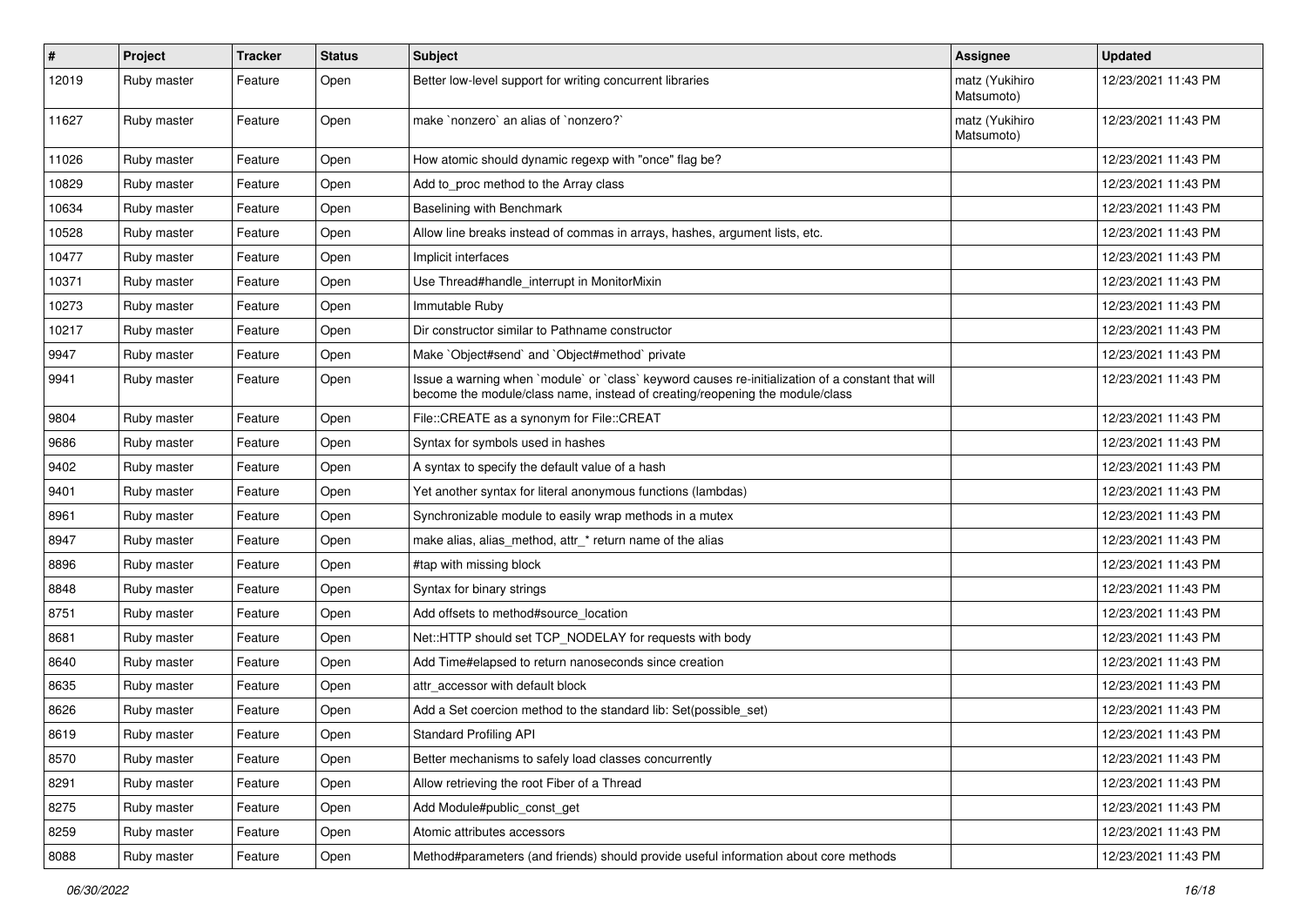| $\vert$ # | <b>Project</b> | Tracker | <b>Status</b> | Subject                                                                                                                                     | Assignee                     | <b>Updated</b>      |
|-----------|----------------|---------|---------------|---------------------------------------------------------------------------------------------------------------------------------------------|------------------------------|---------------------|
| 7895      | Ruby master    | Feature | Open          | Exception#backtrace_locations to go with Thread#backtrace_locations and<br>Kernel#caller locations                                          |                              | 12/23/2021 11:43 PM |
| 7845      | Ruby master    | Feature | Open          | Strip doesn't handle unicode space characters in ruby 1.9.2 & 1.9.3 (does in 1.9.1)                                                         |                              | 12/23/2021 11:43 PM |
| 7747      | Ruby master    | Feature | Open          | Expanded API for Binding semantics                                                                                                          |                              | 12/23/2021 11:43 PM |
| 8272      | Ruby master    | Feature | Open          | Transfer feature tracking to CommonRuby                                                                                                     |                              | 12/23/2021 11:40 PM |
| 18411     | Ruby master    | Feature | Open          | Introduce `Fiber.blocking` for disabling scheduler.                                                                                         |                              | 12/23/2021 05:10 PM |
| 18418     | Ruby master    | Feature | Open          | Add Net::HTTP#security_level=                                                                                                               |                              | 12/19/2021 11:58 AM |
| 17785     | Ruby master    | Feature | Open          | Allow named parameters to be keywords                                                                                                       | matz (Yukihiro<br>Matsumoto) | 12/17/2021 06:10 PM |
| 18410     | Ruby master    | Feature | Open          | Proposal to make inspect include underscores on numerics                                                                                    |                              | 12/16/2021 09:07 AM |
| 18296     | Ruby master    | Feature | Open          | Custom exception formatting should override `Exception#full_message`.                                                                       |                              | 12/15/2021 08:49 PM |
| 12084     | Ruby master    | Feature | Open          | Class#instance`                                                                                                                             |                              | 12/14/2021 08:52 PM |
| 15192     | Ruby master    | Feature | Open          | Introduce a new "shortcut assigning" syntax to convenient setup instance variables                                                          | matz (Yukihiro<br>Matsumoto) | 12/14/2021 06:42 PM |
| 17942     | Ruby master    | Feature | Open          | Add a `initialize(public @a, private @b)` shortcut syntax for defining public/private accessors for<br>instance vars as part of constructor |                              | 12/13/2021 12:43 AM |
| 18401     | Ruby master    | Feature | Open          | Rework `require_relative` to add the "current path" on `\$LOAD_PATH`                                                                        |                              | 12/09/2021 05:41 PM |
| 18395     | Ruby master    | Feature | Open          | Introduce Array#subtract! for performance                                                                                                   |                              | 12/08/2021 04:42 PM |
| 18033     | Ruby master    | Feature | Open          | Time.new to parse a string                                                                                                                  |                              | 12/07/2021 02:15 PM |
| 17047     | Ruby master    | Feature | Open          | Support parameters for MAIL FROM and RCPT TO                                                                                                |                              | 12/06/2021 08:16 PM |
| 18275     | Ruby master    | Feature | Open          | Add an option to define_method to not capture the surrounding environment                                                                   | ko1 (Koichi Sasada)          | 12/03/2021 02:34 PM |
| 18369     | Ruby master    | Feature | Open          | users.detect(:name, "Dorian") as shorthand for users.detect {  user  user.name == "Dorian" }                                                |                              | 12/03/2021 02:23 PM |
| 18004     | Ruby master    | Feature | Open          | Add Async to the stdlib                                                                                                                     |                              | 11/26/2021 06:01 AM |
| 6733      | Ruby master    | Feature | Open          | New inspect framework                                                                                                                       |                              | 11/24/2021 05:06 AM |
| 18360     | Ruby master    | Feature | Open          | <b>PrettyPrint enhancements</b>                                                                                                             |                              | 11/24/2021 12:15 AM |
| 18357     | Ruby master    | Feature | Open          | Proposal: stop raising when block passed to IO#each_* closes the IO                                                                         |                              | 11/22/2021 09:03 PM |
| 18262     | Ruby master    | Feature | Open          | Enumerator::Lazy#partition                                                                                                                  |                              | 11/20/2021 10:17 AM |
| 16252     | Ruby master    | Feature | Open          | Hash#partition should return hashes                                                                                                         |                              | 11/18/2021 03:54 PM |
| 18334     | Ruby master    | Feature | Open          | ENV#to_h returns a new Hash object but Hash#to_h does not, which can cause inconsistencies                                                  |                              | 11/17/2021 05:46 PM |
| 18331     | Ruby master    | Feature | Open          | Kernel.#Time                                                                                                                                |                              | 11/13/2021 12:41 PM |
| 18035     | Ruby master    | Feature | Open          | Introduce general model/semantic for immutable by default.                                                                                  |                              | 11/09/2021 04:47 PM |
| 18127     | Ruby master    | Feature | Open          | Ractor-local version of Singleton                                                                                                           |                              | 11/09/2021 02:45 PM |
| 18291     | Ruby master    | Feature | Open          | When use $=\sim$ with named group, if regex is on the right side, variable not defined.                                                     |                              | 11/06/2021 12:36 PM |
| 15667     | Ruby master    | Feature | Open          | Introduce malloc_trim(0) in full gc cycles                                                                                                  |                              | 11/01/2021 07:32 AM |